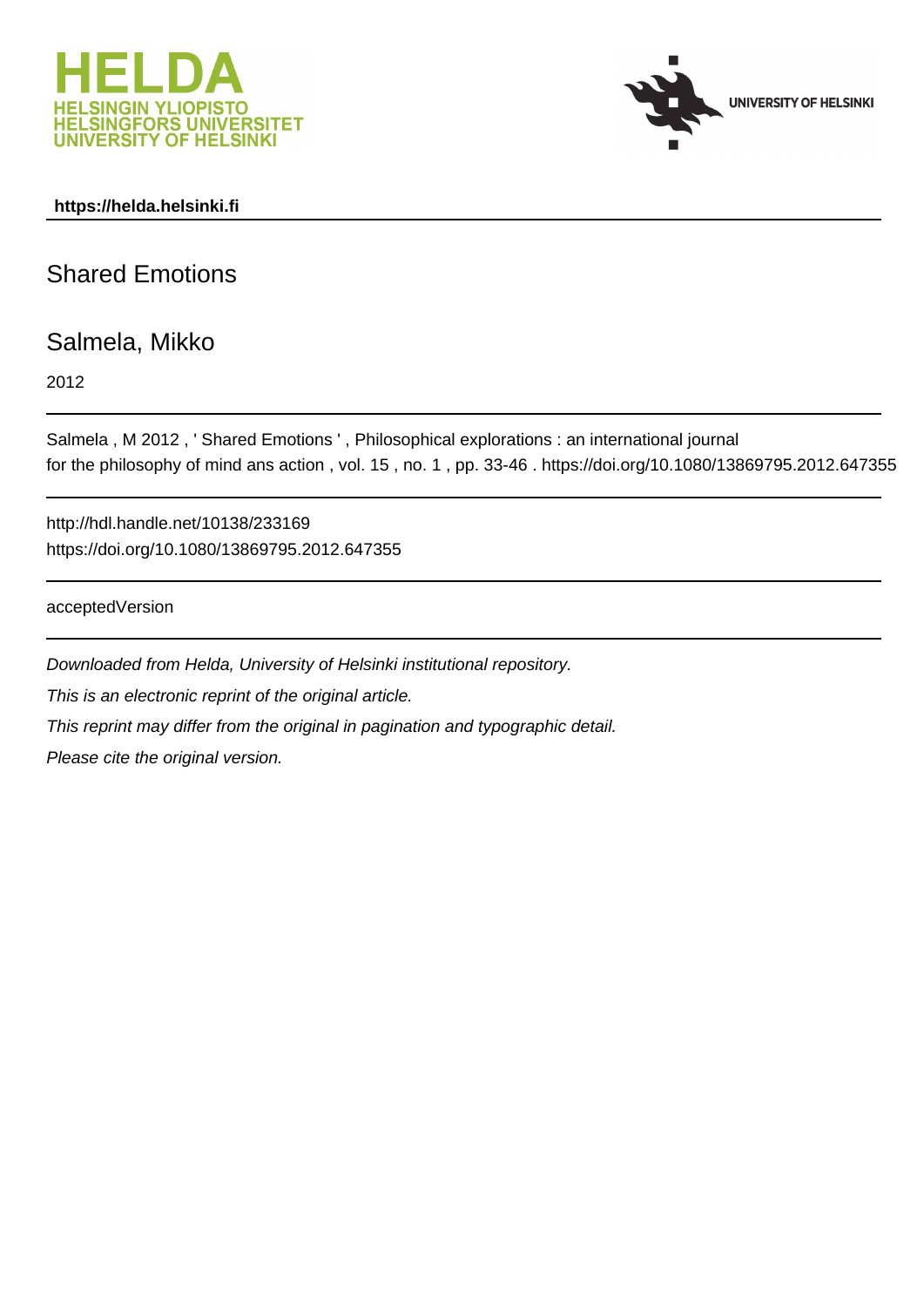#### **Shared emotions**

## Mikko Salmela\*

# *Helsinki Collegium for Advanced Studies, University of Helsinki Helsinki, Finland*

#### Abstract

Existing scientific concepts of group or shared or collective emotion fail to appreciate several elements of collectivity in such emotions. Moreover, the idea of shared emotions is threatened by the individualism of emotions that comes in three forms: ontological, epistemological, and physical. The problem is whether or not we can provide a plausible account of "straightforwardly shared" emotions without compromising our intuitions about the individualism of emotions. I discuss two philosophical accounts of shared emotions that explain the collectivity of emotions in terms of their intentional structure: Margaret Gilbert's plural subject account, and Hans Bernhard Schmid's phenomenological account. I argue that Gilbert's view fails because it relegates affective experience into a contingent role in emotions and because a joint commitment to feel amounts to the creation of a *feeling rule* rather than to an emotion. The problems with Schmid's view are twofold: first, a phenomenological fusion of feelings is not necessary for shared emotions, and second, Schmid is not sensitive enough to different forms of shared concerns. I then outline my own typology that distinguishes between weakly, moderately, and strongly shared emotions on the basis of the participants' shared concerns of different degree of collectivity on the one hand and the synchronization of their emotional responses on the other hand. All kind of shared emotions in my typology are consistent with the individualism of emotions, while the question about "straightforward sharing" is argued to be of secondary importance.

Keywords: shared emotions, shared concerns, Gilbert, Schmid, Tuomela

### **Introduction**

 $\overline{a}$ 

Emotions move people, both individuals and collectives. Private anger typically associates with a desire to revenge for a conspicuous and undeserved slight to oneself or to one's own group, as Aristotle already pointed out, whereas public anger about social injustice breeds protest and revolt. Indeed, anger is one of those collective emotions, along with guilt and shame, whose role in social change has been highlighted in recent empirical research of social and political

<sup>\*</sup> Mikko Salmela is an Academy Research Fellow at the Helsinki Collegium for Advanced Studies, University of Helsinki. His recent research has focused on interdisciplinary oriented philosophy of emotions.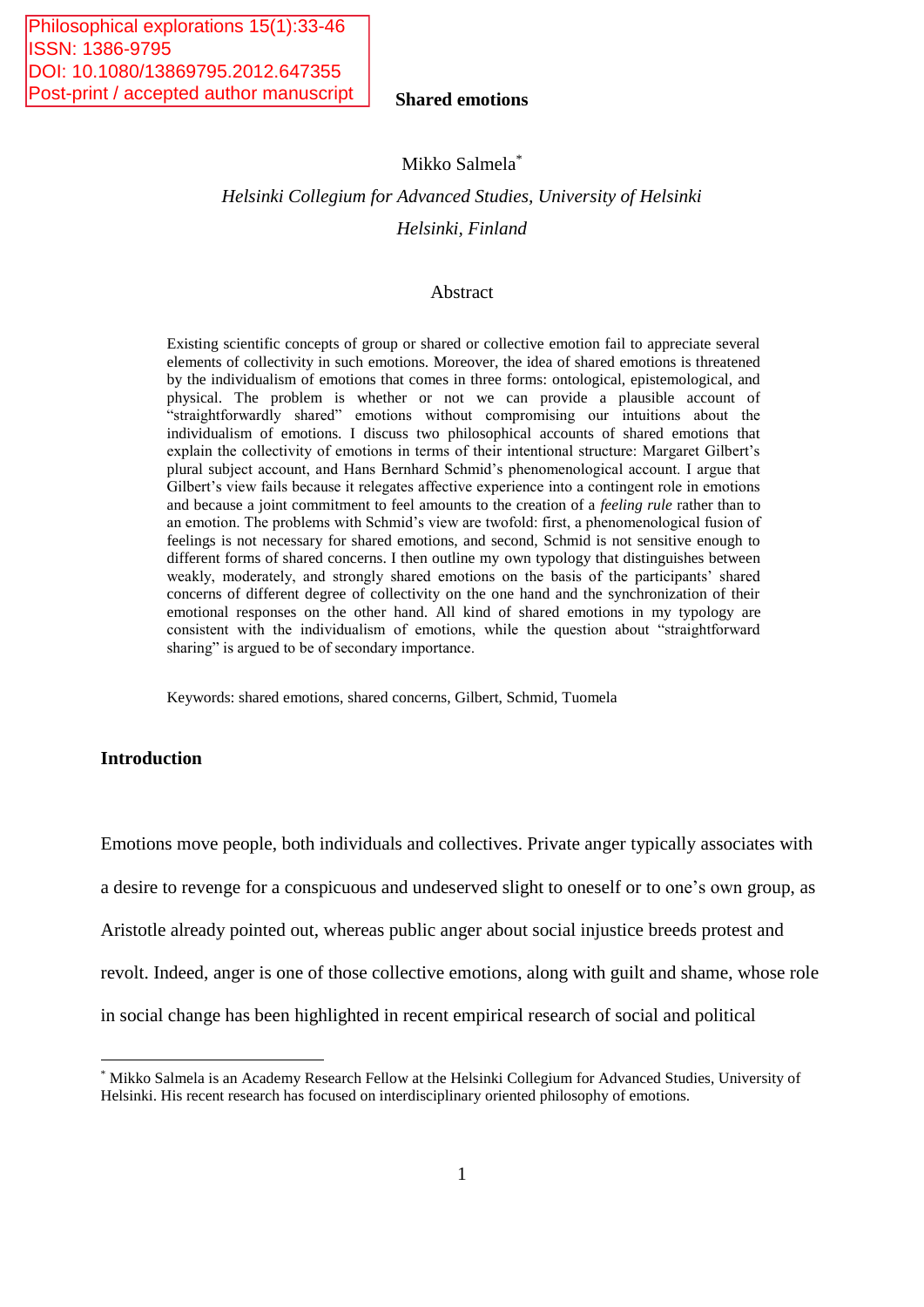movements (e.g. Flam and King 2005; Goodwin, Jasper, and Polletta 2001). Collective guilt, especially, has been discussed in anthropology, sociology, social psychology, and philosophy (e.g. Konzelmann Ziv 2007; Forrest 2006; Tollefsen 2006; Branscombe and Doosje 2004). Important as these studies are, they have not brought considerable insight into guilt or other collective emotions as *emotions of a certain kind*.

Existing scientific concepts of collective or shared or group emotion are theoretically impoverished as they fail to appreciate several elements of collectivity in these emotions. Researchers influenced by social identity theory and self-categorization theory (e.g. Tajfel and Turner 1986) maintain that people can experience emotions *as* both individuals and group members. When individuals identify with a group or think of themselves in terms of a particular social identity, they can experience 'group-based emotions' when something relevant happens to their ingroup or salient social identity (e.g. Smith, Seger, and Mackie 2007; Kessler and Hollbach 2005). However, these researchers do not typically distinguish group-based emotions that people experience in separation from one another from those emotions that they experience in group contexts. Neither do they analyze the *type* of identification with a social group or an identity, as distinct from its intensity. Yet these differences are probably relevant both for the phenomenal experience of shared emotions and for their function in social dynamics. Therefore, insofar as empirical researchers reduce the qualitative specificity of group emotions to either "similarities in group members' emotional experiences or behaviors" (Parkinson, Fischer, and Manstead 2005, 87), or to an aggregate "group affective tone" (George 1996) or "affective team composition" (Barsade and Gibson, 1998) or "emotional climate" (de Rivera 1992) that emerges in a group setting, these researchers lose the sense in which a collective emotion is both phenomenologically felt and functionally constitutes *our* emotion that *we* experience *together* as members of a particular group; not merely "something that is sufficiently alike to be identified as the common emotion … [of] some aggregate of individuals" (Kemper 2002, 61).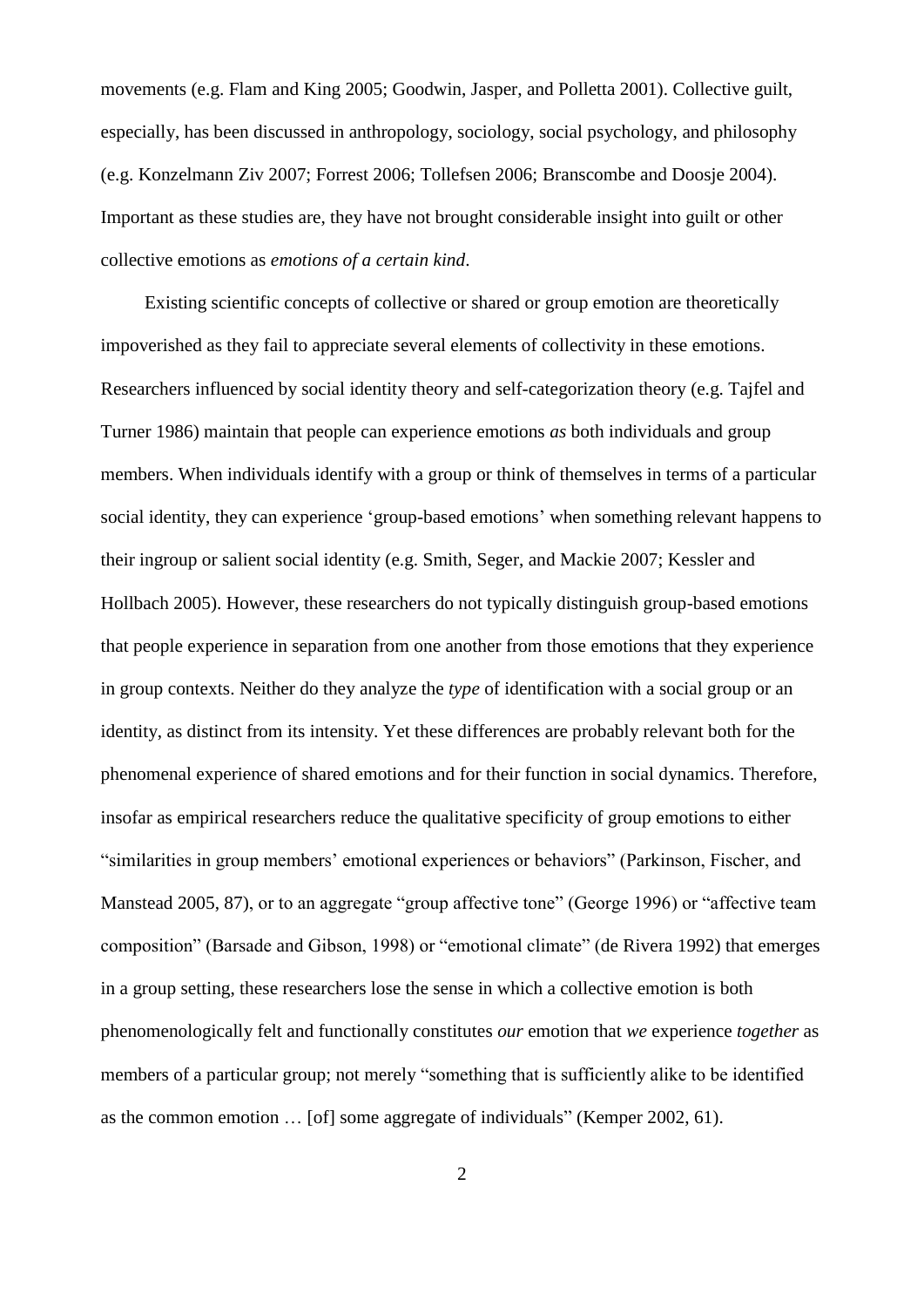There are various reasons for which researchers, scientists and philosophers alike, have shied away from collective emotions. Hans Bernhard Schmid (2009) summarizes the main problems with sharing emotions into three theses of individualism about emotions: ontological, epistemological, and physical. Only individuals feel emotions; they feel only their own emotions; and they feel their emotions in their own bodies.<sup>1</sup> Schmid suggests that a plausible notion of a collectively intentional emotion must allow sharing in a *straightforward* sense, in which "sharing is not a matter of type, or of qualitative identity (i.e. of having different things that are somehow similar), but a matter of token, or *numerical identity*" (Schmid 2009, 69). An example of the latter kind of emotion is parents' grief over the dead body of their child. Schmid agrees with the German phenomenologist Max Scheler who claims that the bereaved parents feel this grief together (*Mit-einanderfühlen*) rather than separately. Yet, as Schmid observes, this kind of robust sharing appears to be in conflict with the three theses of individualism about emotions that permeate "not only most theories of affectivity but large parts of our pretheoretical views (i.e. folk psychology) as well" (Schmid 2009, 70). The problem is then whether or not we can provide a plausible account of "straightforwardly shared" emotions without light-heartedly compromising our intuitions about the individualism of emotions, and if not, whether "straightforward sharing" is necessary for collective emotions in the first place.

In this article, I discuss two philosophical accounts of collective emotions and present a new framework that purports to avoid the problems of the previous accounts by distinguishing between shared emotions of different types. The first account by Margaret Gilbert has already received some critical attention, whereas the second is from Schmid's recent book *Plural Action*  (2009). Gilbert follows strong cognitivism in rendering emotions as evaluative judgments and feelings as sensations that have only a contingent role in emotion. Schmid, in turn, affiliates with a more recent phenomenological turn in the philosophy of emotions.<sup>2</sup> In this approach, emotions are modeled on perception as intentional feelings with a content that is at the same time both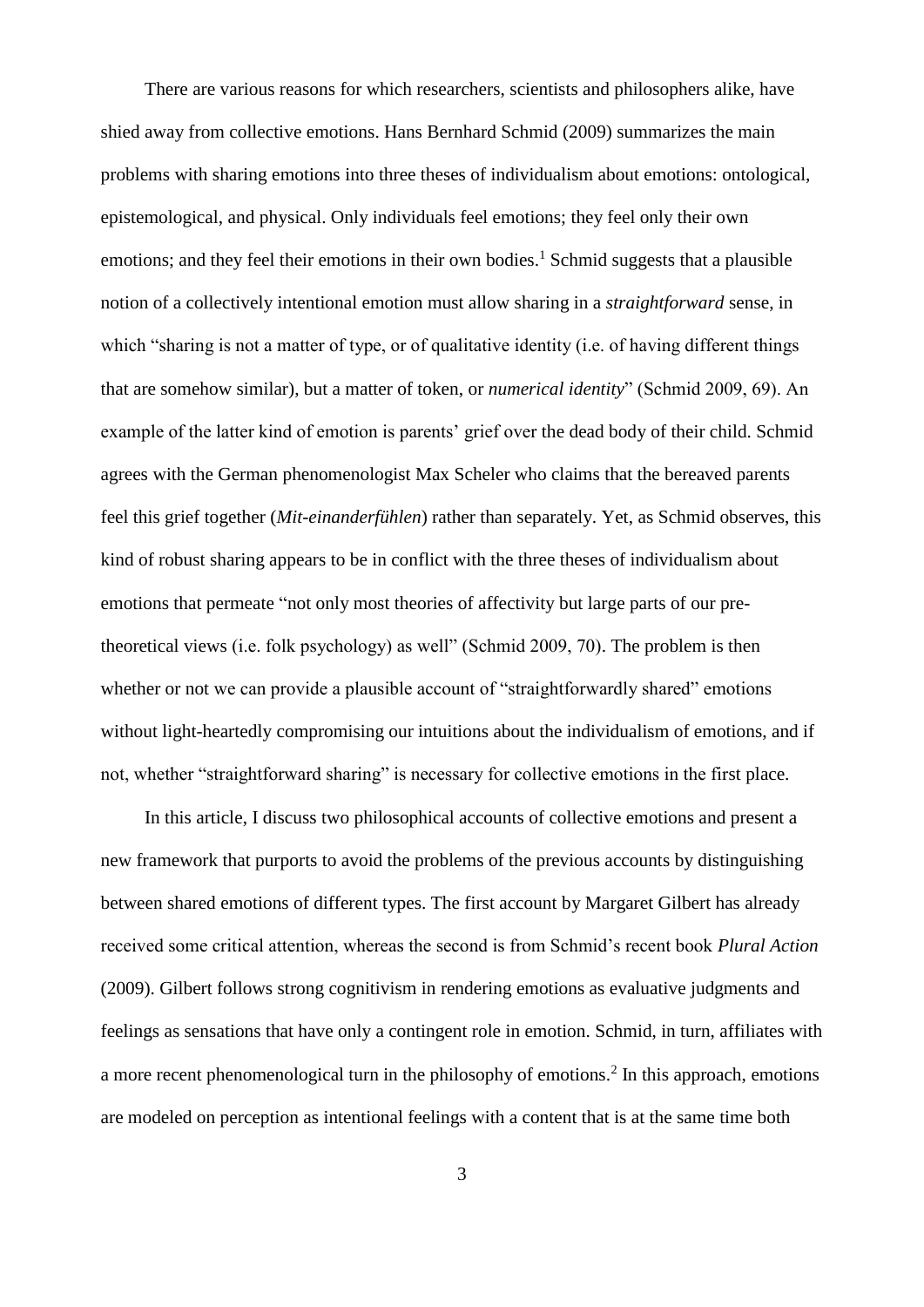intentional and phenomenal. I suggest that both Gilbert and Schmid go too far in their respective directions, Gilbert toward cognitivism and Schmid toward feeling-theory, and that an adequate account of the nature of emotions can be found between these opposites.

## **Gilbert on collective guilt and other collective emotions**

Margaret Gilbert presents her pioneering account on collective emotions, and guilt in particular, in her article "Collective Guilt and Collective Guilt Feelings" (2002)<sup>3</sup>. Her argument for the possibility of collective emotions proceeds from ordinary language. "That people are prepared to speak in this way, and frequently do, at least suggests that they think that there is something, something real, to which they refer: the feelings of a group" (Gilbert 2002, 118). An immediate worry is that only individuals have feelings, whereas groups do not have consciousness and therefore cannot feel anything either. Gilbert defuses this problem by adopting strong cognitivism about emotions. Thus, she argues that in order to feel guilt, an individual person must have certain thoughts about his or her situation and perhaps some dispositions to act in certain ways. In guilt, these thoughts concern one's having done something wrong, and the action tendencies include apologizing or restitution. Gilbert concludes: "Perhaps, then, such cognitions lie at the heart of emotion. Perhaps specific 'feeling-sensations' are not essential, but only frequent concomitants." (ibid., 119). This is a controversial view about the nature of emotions and feelings, as several commentators have pointed out (Wilkins 2002; Konzelmann Ziv 2007; Schmid 2009), but it allows Gilbert to construct a straightforward account of shared emotions on the basis of sharing their cognitive content.

Gilbert distinguishes her account of genuine(ly) collective guilt feelings from two accounts of aggregate collective feelings: feelings of personal guilt and feelings of membership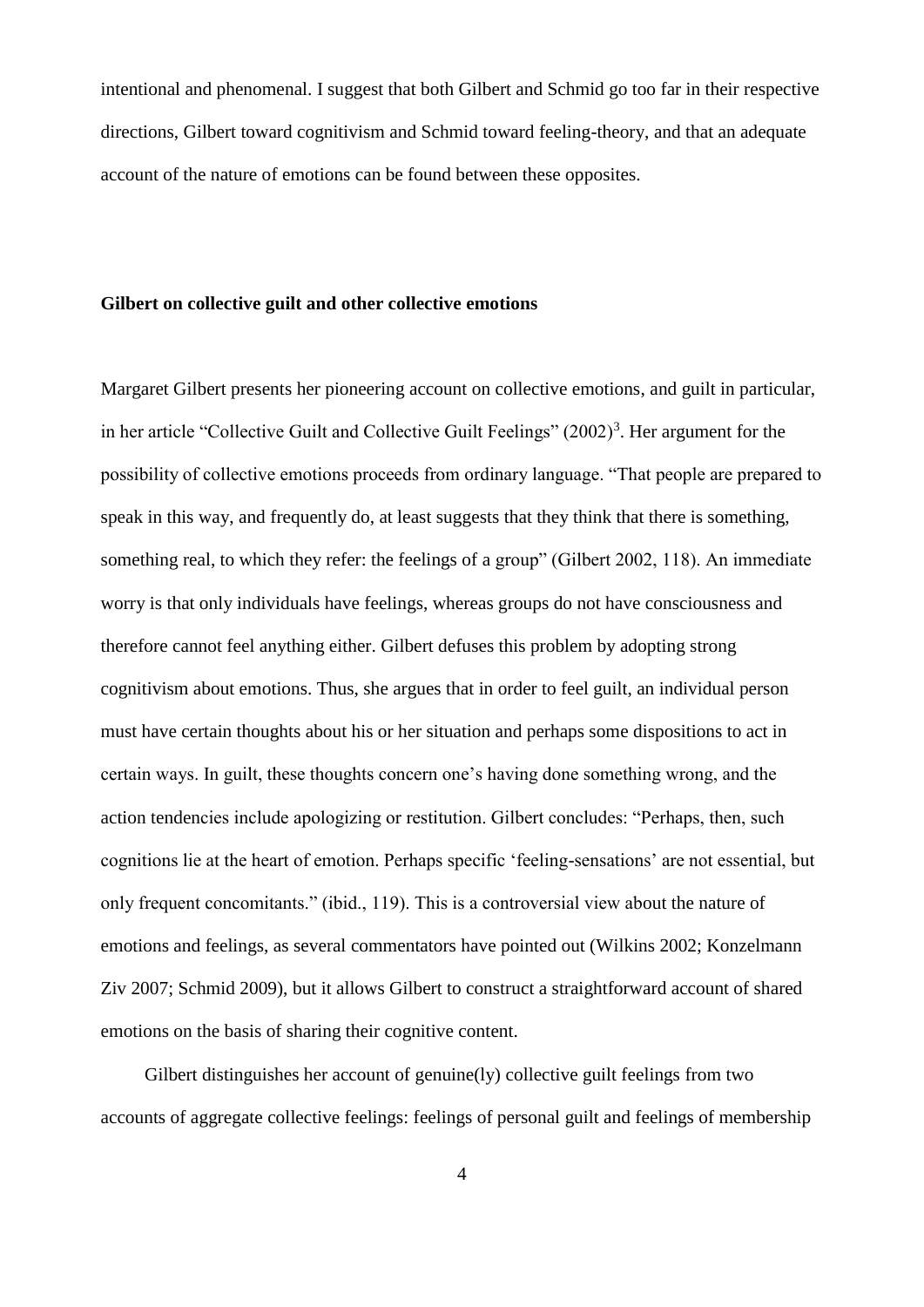guilt. The former guilt over some personal wrongdoing or over some acts that directly contributed to one's groups' collectively performed wrongdoing does not qualify as an instance of collective guilt as it does not constitute guilt over a wrongful collective action. Membership guilt fares somewhat better in this respect as it is guilt over some action that the members of one's group have collectively performed on the basis of a joint commitment. Gilbert, however, is not happy, because the feeling still does not have a collective subject. Individual group members' guilt over the group's actions is not the same thing as the group's guilt over its own actions.

Therefore, we need a plural subject account of collective guilt feelings. Gilbert (2002, 139) formulates this account in two ways:

- (i) For us *collectively to feel guilt over our action A* is for us to be jointly committed to feeling guilt as a body over our action A.
- (ii) For us *collectively to feel guilt over our action A* is for us to constitute a plural subject of a feeling of guilt over our action A.

A significant difference to other forms of collective guilt feeling is the joint commitment to feeling guilt as a body. Gilbert presents anecdotal evidence in favor of the idea that subjects can jointly commit themselves to feel emotions. Further still, she claims that a properly installed authority can commit an entire group to feel in a certain way and that the members of the group are bound by such commitment even if they are unaware of it. While it is unrealistic to assume that an authority could commit all or even most members of his or her group to actually experiencing emotions, a joint commitment can be expressed by acting and talking in ways that are consistent with the relevant emotion, such as characterizing the action in question as morally wrong. Gilbert claims that the feelings of collective guilt exist in and through the individual group members' pangs or twinges. But since collective guilt feelings do not have a specific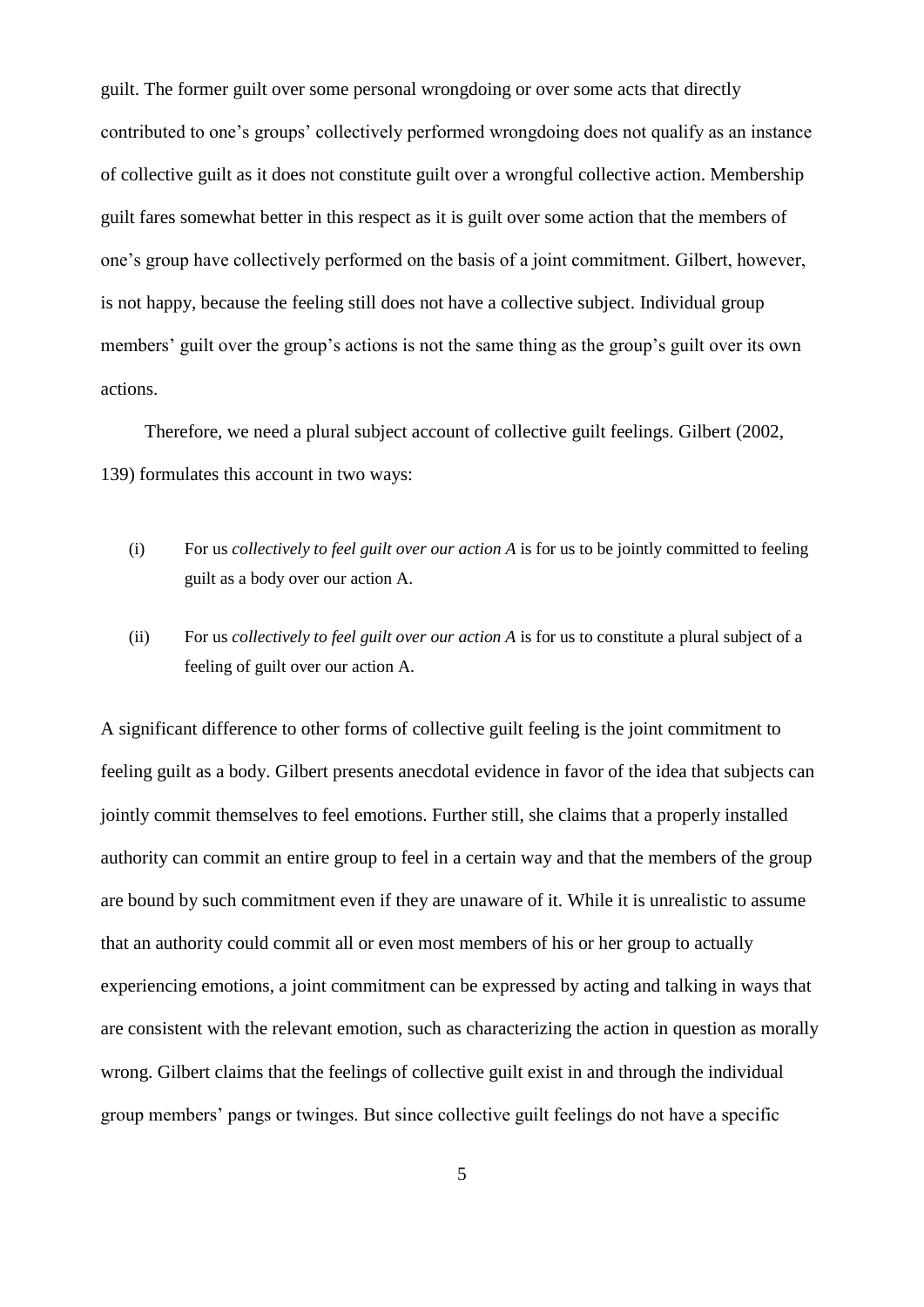phenomenology – "a pang is a pang is a pang" (ibid.,  $141$ ) – they can be distinguished from other pangs only by their responsiveness to the plural subject's collective guilt. Thus, for instance, a collectively intentional pang should not go away unless the group members jointly decide that the action they collectively performed was not wrongful after all.

As I have pointed out, Gilbert has been criticized for relegating feelings into a contingent role in emotions. This makes it easy for her to explain the intentionality of shared emotions in terms of the intentionality of their constitutive shared cognitions, desires, and intentions. However, since the problems with Gilbert's strong cognitivism have been discussed elsewhere, I focus on another weakness in her view. This is the idea that a group of individuals, or some authoritative representative of theirs, can commit the group to feeling an emotion as a body. It is one thing to make a commitment, either individual or joint, to feel an emotion and another to hope that the feeling emerges, for we cannot make ourselves feel at will. One can pave the way to an emotion by attending to *reasons* for feeling it, such as to one's responsibility for a wrong to another party, but there is no direct way to summon an emotion by committing oneself to feeling it. Instead, we *indirectly* commit ourselves to emotions by jointly committing ourselves to goals and other concerns, for such commitment rationally commits us to feeling *several* actual and counterfactual emotions, depending on our success or failure in reaching the goal – joy if the goal is reached, fear if our progress toward the goal is threatened, disappointment if we fail to reach the goal, and so on (see Helm 2010).

Gilbert recognizes this problem as she grants that a commitment to have an emotion need not be expressed in terms of feelings; acting and speaking consistently with the emotion suffices. Still, if many or most members of the group do not actually experience the relevant emotion, it is questionable in what sense we can talk about the plural subject type of collective emotion as an *emotion* in the first place (Wilkins 2002). Indeed, a joint commitment to collectively feel an emotion amounts to the creation of a group-social *feeling rule* for a group of

6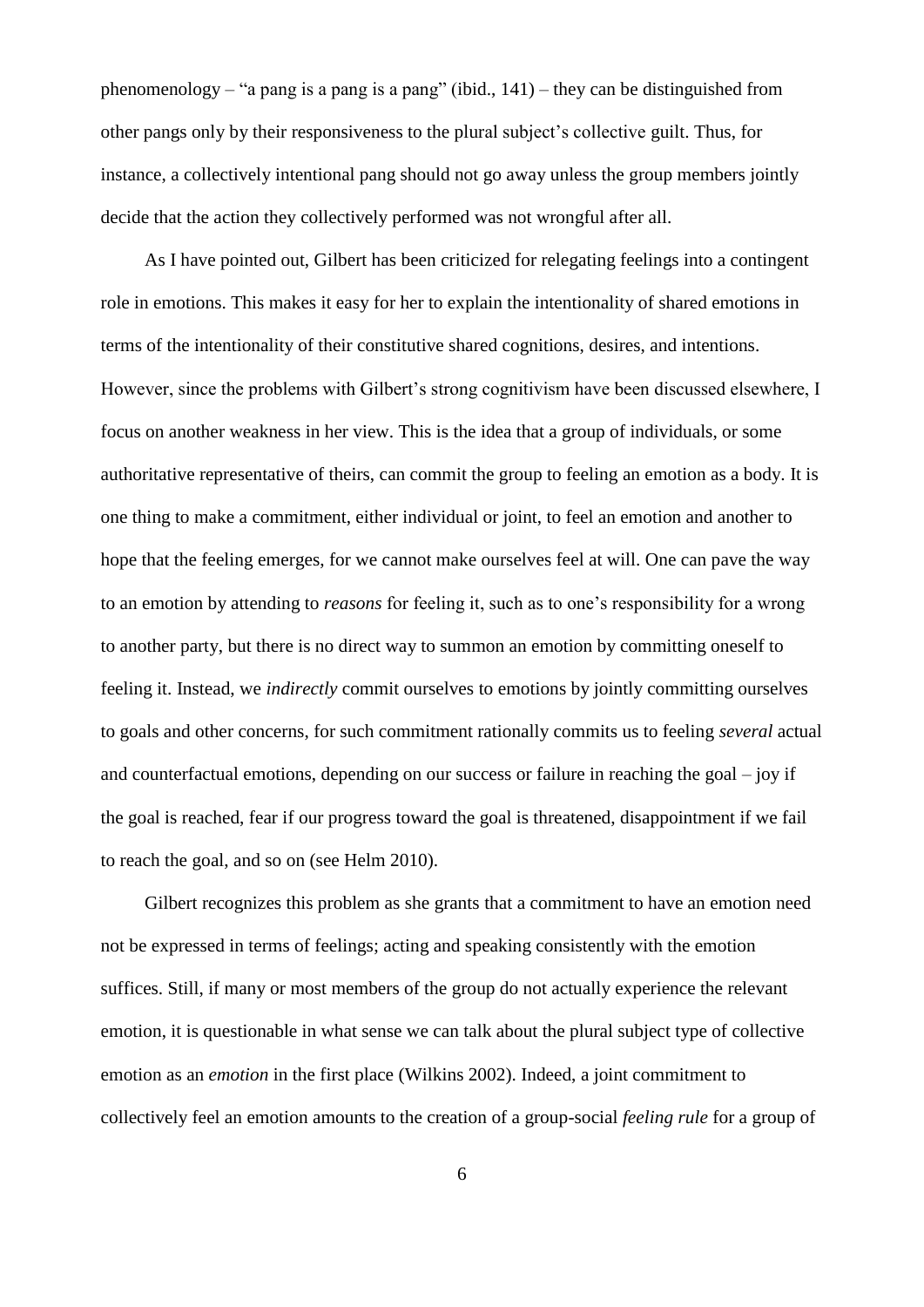individuals, but not necessarily to an actual emotion.<sup>4</sup> Membership emotions are then the most we get as far as collective emotions are concerned.<sup>5</sup>

### **Schmid on shared feelings**

Schmid avoids the problems of Gilbert's view by starting from a more plausible notion of emotion. He follows Peter Goldie in rendering emotions as both intentional and phenomenal feelings toward.<sup>6</sup> It is characteristic of these feelings that in spite of their physiological basis, feelings toward are *psychic feelings* that are not experienced as localized bodily sensations but "as if they were in the soul itself," to use Descartes' expression. These feelings are intentional affective perceptions of external objects in terms of evaluative properties characteristic of the emotion type in question. Thus, I feel an attacking dog as dangerous, and a reckless fellow driver as offensive. "Danger" and "offense" are the *formal objects* of the respective feelings and account for the *mode* of these feelings. Furthermore, Schmid follows Bennett Helm (2001) in distinguishing between *target* and *focus* in the content of feelings. The target is the intentional object of feeling, while the focus is an object in the background of the feeling which is related to the target in such a way that renders the mode of the feeling intelligible. If a dangerous dog is attacking me, the dog is the target of my fear, while I am its focus. Finally, Schmid remarks that feelings presuppose *concerns* that make the relation between focus and target relevant to the subject. Without concern for survival, security, well-being, attachment, honor, and so on, nothing would matter to us so as to affect us emotionally. While target and focus are important, Schmid suggests that only shared concerns are necessary for shared feelings.

Schmid's problem, as pointed out above, is to explain how some feelings could qualify as collective in spite of the ontological, epistemological, and physical individualism of feelings.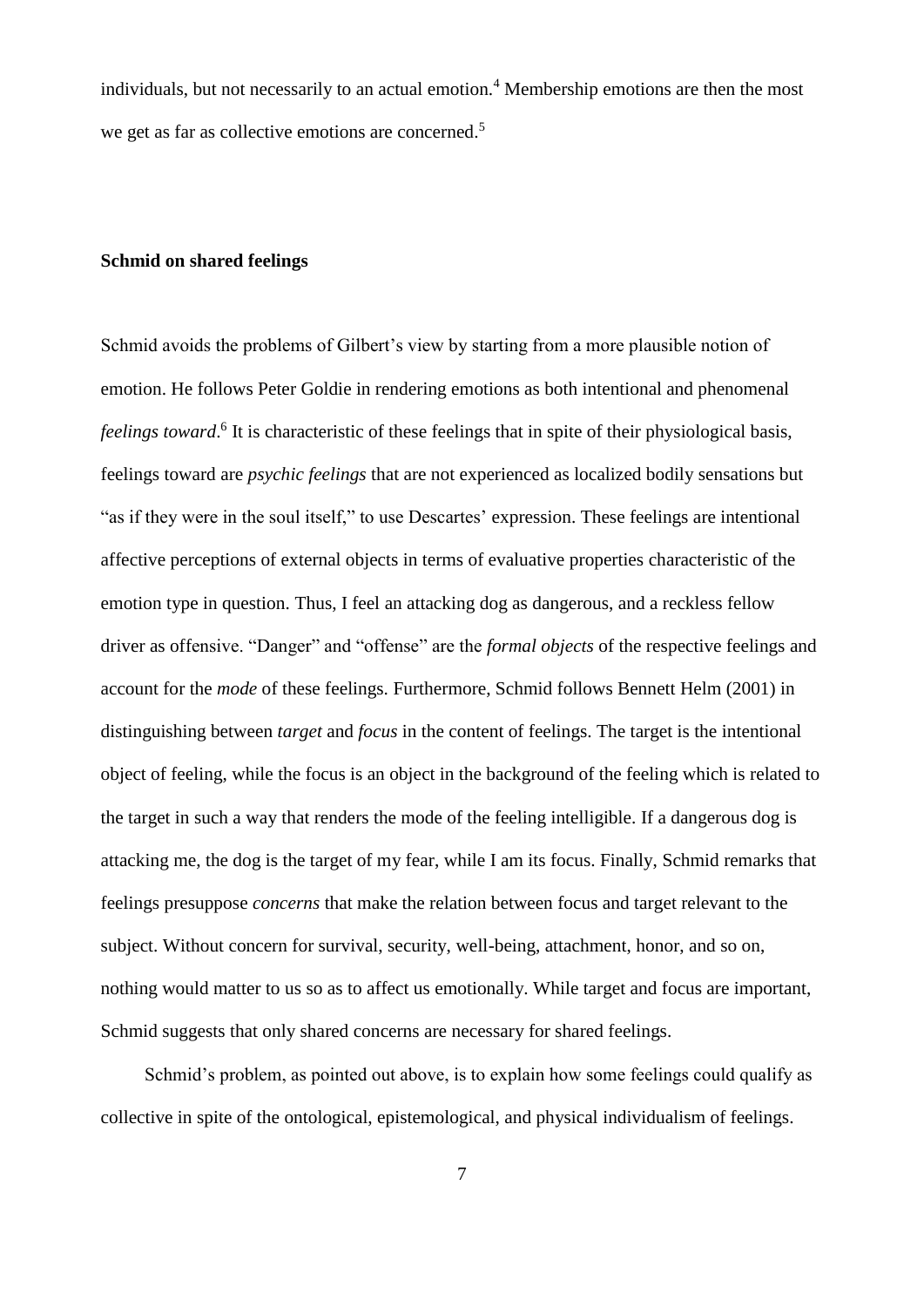The physical individualism according to which people feel their emotions in their own bodies has already been called into question by reference to psychic feelings that are felt as affective perceptions of external objects. The ontological individuality of emotions, on the other hand, is beyond doubt: only individual subjects feel emotions, as Schmid observes. However, this is not a problem for collective intentionality, for shared beliefs and intentions are also realized in the minds of individuals, and there is a considerable consensus that it is the content or mode of having those mental states that is collective rather than their ontological subject. Therefore, shared feelings only require that there are exceptions to epistemological individualism, according to which people feel only their own emotions. But this too is strange: how could we feel someone else's emotions other than our own?

Schmid presents a phenomenological argument which purports to show that individual subjects can *interpret* some of their conscious states as *ours* rather than as their own private states. The argument is founded on the idea that "all conscious states are – pre-reflectively and un-thematically – *conceived* and *interpreted* [with respect to their *content*, *mode*, and *subject*] by the subjects who have them" (Schmid 2009, 77; original italics). Schmid suggests that in most cases we do not experience our conscious states as private or personal but as anonymous or apersonal. Thus, he claims that in everyday life, "we do not take our thoughts or feelings to be *our own* in any meaningful sense" (ibid., 78). Therefore, it may be possible for an individual A to interpret his or her feeling as the feeling of another individual B, as when Bill Clinton claimed that he feels the pain of the AIDS-activist Bob Rafsky. Schmid is not naïve about the sincerity of this claim, but he asks us not to dismiss the possibility that individual subjects can take part in each others' feelings by virtue of interpreting their feelings as part of *your* or *our* feeling. When this happens, the *phenomenological subject* of feeling differs from the *ontological subject*. The ontological subject is individual A, but the phenomenological subject is either individual B or a

8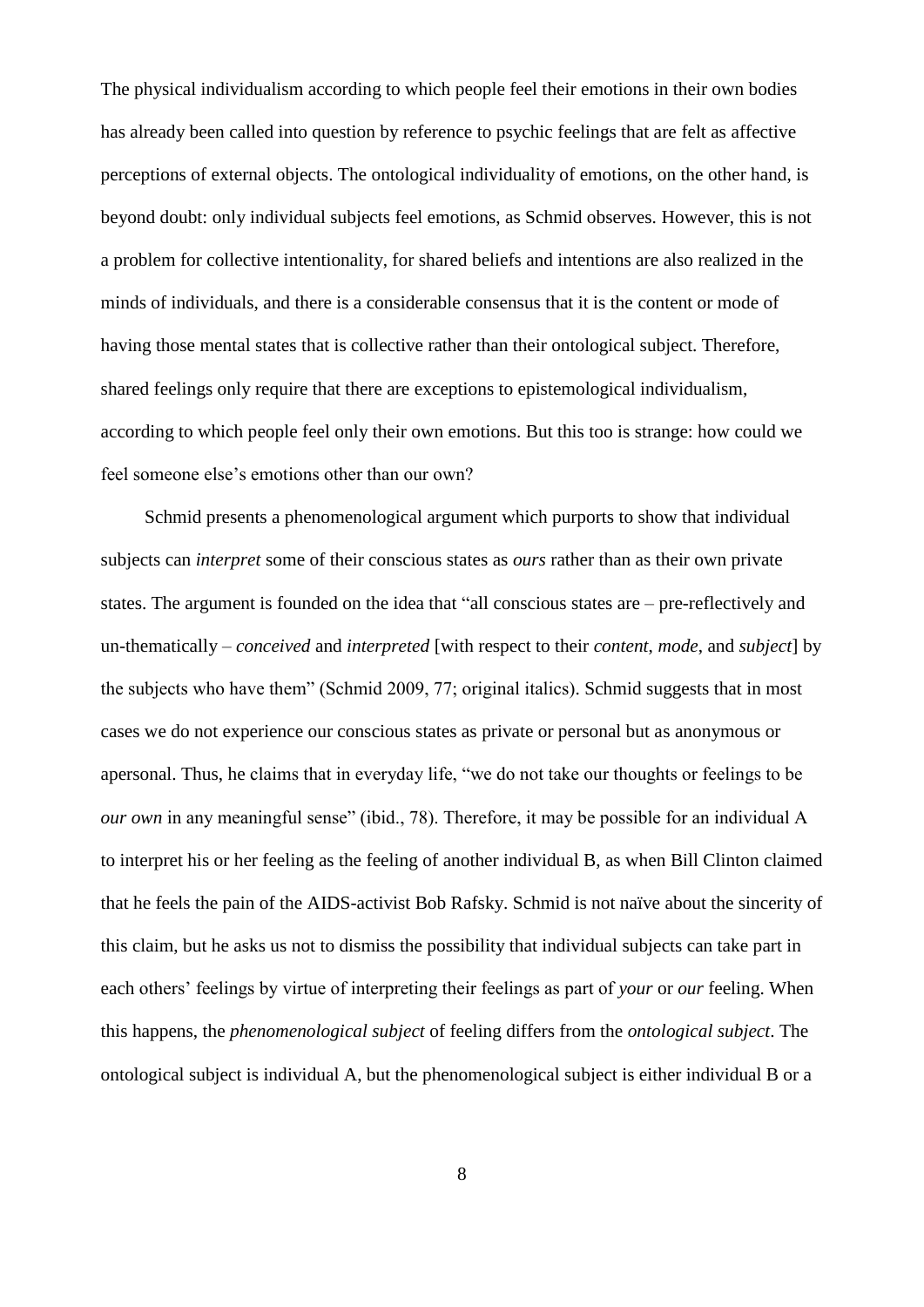collective "we." Accordingly, there are two ways of counting the number of feelings: either by ontological subject, or by phenomenological subject.

Schmid's example of a shared feeling, adopted from Scheler, is the shared grief of parents over the death of their beloved child. Scheler suggests that the bereaved parents feel this emotion together (*Mit-einanderfühlen*) rather than separately. Here we have both shared concerns and a phenomenological collective subject that together constitute necessary and sufficient conditions of shared feelings for Schmid. While sharing a feeling, subjects can have veridical self-awareness of their ontological separateness; indeed they must have such awareness according to Schmid. Further still, the feelings of participating individuals may differ from each other in terms of their *intensity* and *quality*. Such differences appear to undermine the idea of shared feelings, but Schmid argues that they need not if the participants' feelings "match" with those of the others "according to the different roles the participants play in the joint activity" (ibid., 79). Thus, for instance, joy at the successful first performance of a symphony may constitute a shared feeling even if the composer, the stage manager, the man at the triangle, and a member of the audience feel the joy about the performance in a somewhat different manner: the composer as exuberant exaltation, the man at the triangle as silent contentment, a member of the audience as delight, and so on. Schmid comments: "Thus the numerical identity of the feeling does not preclude difference, but the difference here is one between *aspects* of one feeling rather than one between numerically different feelings" (ibid., 82).

The first problem with Schmid's account concerns the phenomenological fusion of feelings. I believe that it is a contingent rather than a necessary condition of shared emotions. The main reason is phenomenological, namely the elusiveness of this experience.<sup>7</sup> True enough, people may *pre-reflectively* interpret and experience their feelings as *your* or *our*, but such experience vanishes as soon as the ontological individual becomes *reflexively* aware of the feeling as *her* or *his*. This may happen any time during a fused experience, for, however initially

9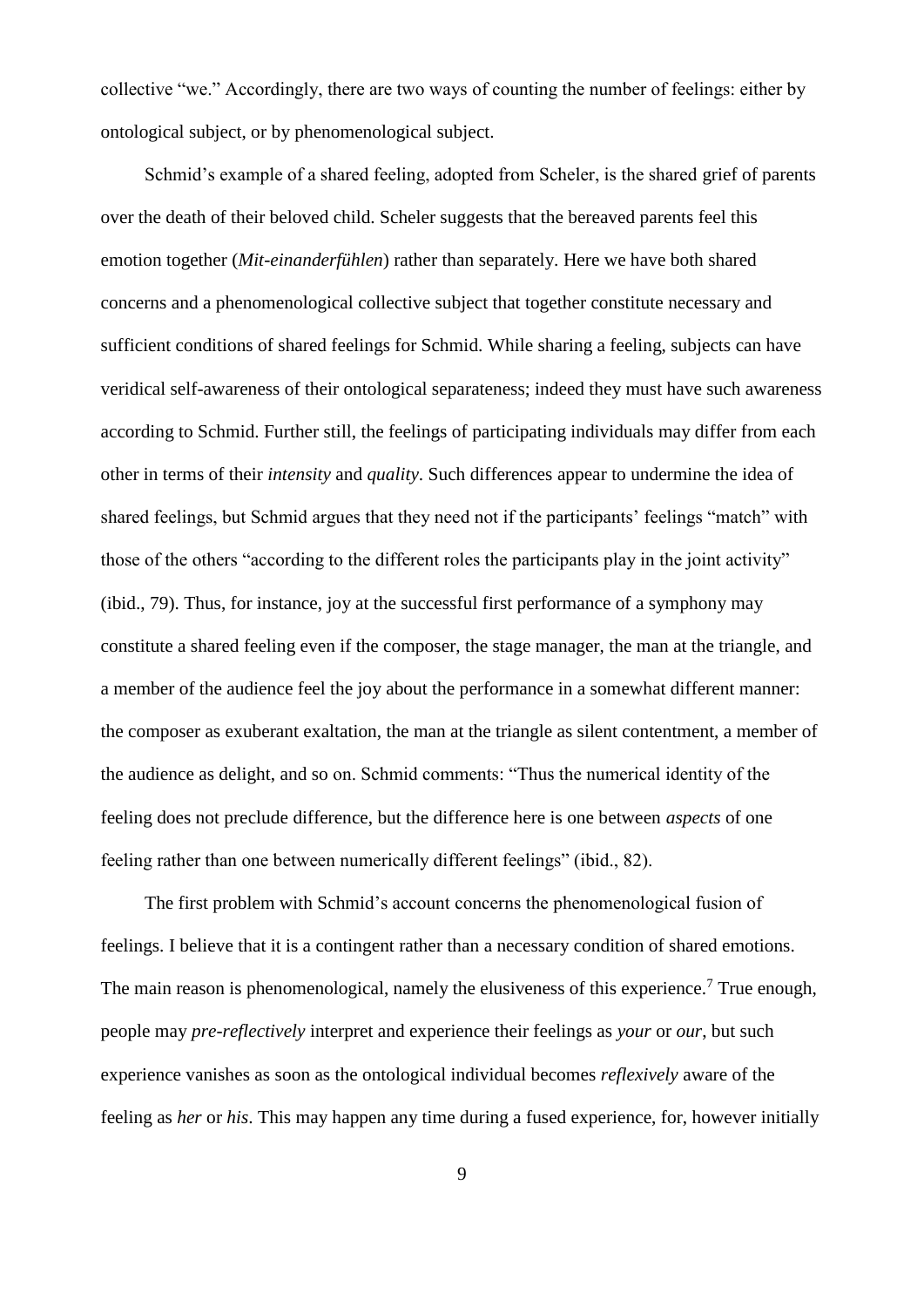interpreted as to its subject, I can always step back from my experience and recognize it as *mine*. This kind of *veridical reflexive self-awareness* dispels the phenomenological collective subject, for it seems impossible to be aware of oneself experiencing *our* feeling, except in an aggregative sense, especially if each person's feelings are qualitatively dissimilar to those of others. Indeed, there must surely be some limit to the qualitative differences between the feelings of individuals who participate in a joint activity beyond which a phenomenological fusion of their feelings is not possible. However, since this question is obviously empirical, I shall not discuss it further. Instead, I focus on another problem with a phenomenological fusion of feelings: its inability to indicate strong sharing if it is possible for individuals to experience such fusion in the context of otherwise dissimilar emotions. Schmid's two examples of shared feelings serve as evidence for this worry.

The parents who grieve over the death of their beloved child shared a concern for the child and its well-being in a jointly committed and deeply embedded sense as this concern emerged from the parent's love for the child *as* parents and their reciprocal affective ties as a couple. This concern was deeply embedded in the parents' identities since events relevant to the concern affected all aspects of their lives. However, the concert example is very different. Here the participants include an audience; members of the orchestra; the composer; and the stage manager. All participants share a concern about the success of the performance; indeed the musicians have committed themselves to offering an excellent performance. Yet the audience, the composer, and the stage manager do not participate in the joint action of playing the symphony; their role is attentive listening, at most. A successful performance elicits joy among everyone present, perhaps even a phenomenological fusion of feelings. Nevertheless, the emotions of the participants are significantly dissimilar to each other. For instance, while rejoicing in the successful performance together with the others, the musicians also feel satisfied with *their* performance as an orchestra and with *their* doing their parts in the performance.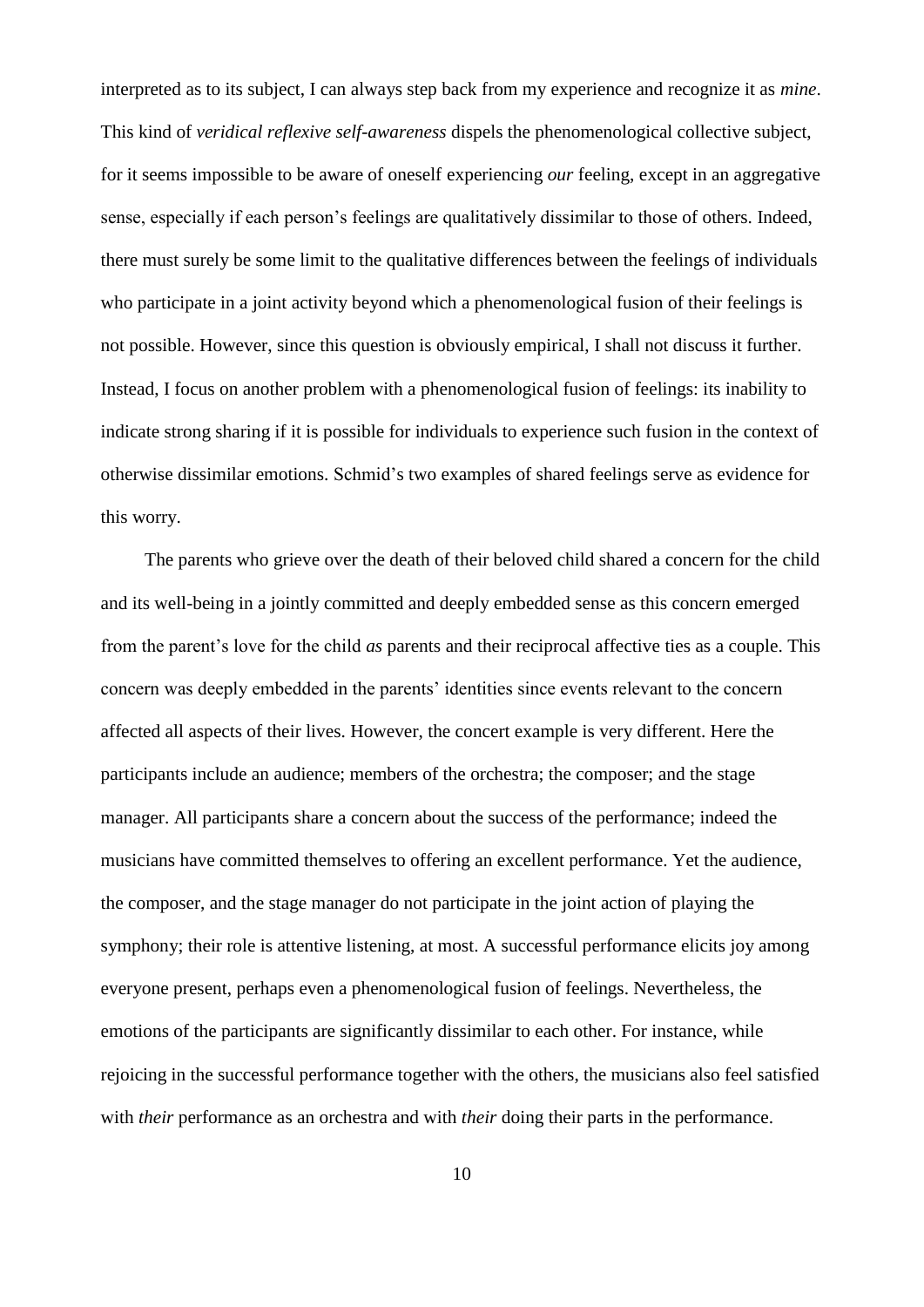Further still, the musicians and the composer feel proud of the performance, unlike the audience and the stage manager, who have no active role in the production and performance of the symphony. I believe that these differences reflect subtle differences in the participants' concerns. The musicians share a concern to produce an excellent performance by virtue of their professional identity and collective commitment as a group, whereas the audience and the stage manager have only convergent private concerns about the performance. Accordingly, I argue that the musicians' shared concern is *more strongly* collective than the shared concern of the audience and the stage manager.

Schmid purports to show that individuals can share concerns even if the target and focus of their emotions differ. However, by doing so, he focuses his attention on shared concerns of one type, overlapping private concerns, such as the concern for one's family members. It is true that such concerns are psychologically strong and universal among all humans, and they sometimes allow us to empathize and emotionally share with others who are similarly concerned for their own family members. Nevertheless, in these situations, we are concerned for different particular individuals; you about your family members and I about mine. This is different from cases in which individuals share concerns about the same object or event, such as their child, the success of their favorite club, or their winning a game as a team. I suggest that the latter concerns are shared in a more robust sense than overlapping private concerns that people share by virtue of their common humanity. Accordingly, I propose that a typology of collective concerns provides a more subtle standard for distinguishing between shared emotions of different kinds than a phenomenological fusion of feelings.

## **Toward an alternative account of shared emotions**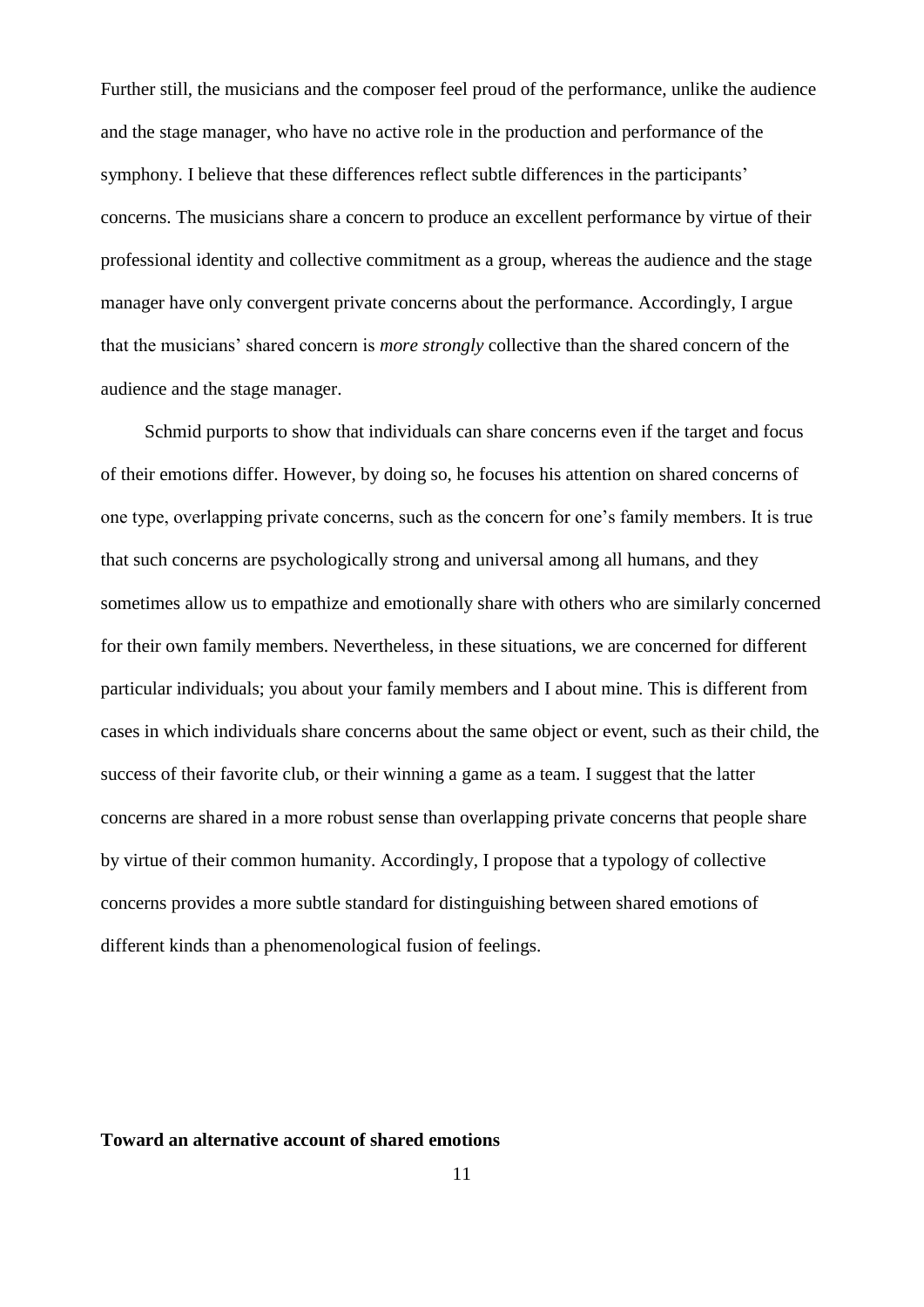I have argued that both Gilbert and Schmid fail to present plausible accounts of shared emotions. Their insights complement each other, highlighting important aspects of shared emotions, but in a manner that requires elaboration. Schmid aptly emphasizes the relevance of shared affectivity, which is prominent in Émile Durkheim's early studies of religious rituals as well as in the recent sociological theorizing of Randall Collins. I believe that the latter's detailed analysis of the emergence of collective emotions in social interaction rituals helps us to flesh out Schmid's claim about a phenomenological fusion of feelings. Yet I side with Gilbert in arguing that the most significant differences between shared emotions of different kinds lie in their intentional content and background, rather than in their qualitative affective experience. Unlike Gilbert, however, I do not believe that we can commit ourselves to emotions or their constitutive evaluative judgments. Emotional appraisals are typically so fast and modular that it is impossible to *make* let alone *accept* them collectively (e.g. Scherer 2001). Sharing an emotional appraisal can therefore be only a matter of converging on such appraisal with other individuals. But how can we understand the collectivity of emotional appraisals if not in terms of their collective generation or acceptance? My proposal focuses on shared concerns of different kinds.

My notion of concern is similar to Robert Roberts' (2003) who uses "concern" as a general term to denote desires and aversions as well as attachments, interests, and cares that ground our emotional appraisals and responses.<sup>8</sup> Concerns psychologically underlie emotions as perceived changes in their status evoke emotions about the perceived cause of those changes in the agent whose concern is affected favorably or adversely. If an agent's felt evaluations and evaluative judgments constitute a coherent pattern around the concern such that fear is felt when the concern is threatened, relief when the threat dissipates, anger at those responsible for the threat, pride in one's own furthering of the concern, gratitude to others who further the concern, shame of one's neglecting the concern, and so on, then this rational pattern of interconnected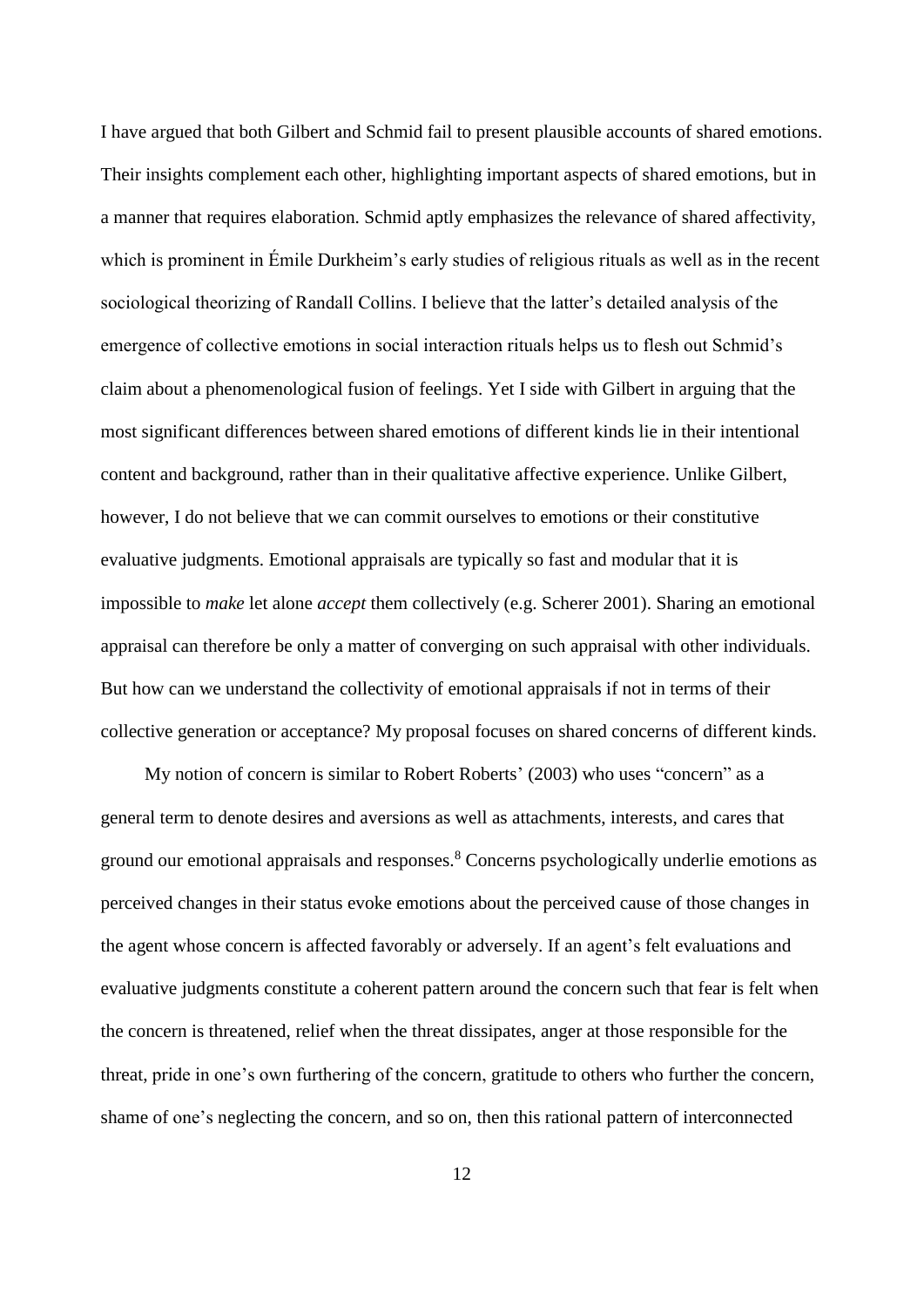evaluations also manifests the value of the concern for the agent, as Helm (2001) argues. However, concerns do not *conceptually* involve value and commitment, because some concerns do not afford a coherent evaluative perspective but only a partial one. A drug addict may be psychologically strongly concerned to get his next fix, satisfied when he gets it, and angry at those who try to interfere with this drug use, but if the same agent at other times sincerely judges that he should quit, feels ashamed of his relapses, and proud of his periods of abstinence, then it seems that it is the concern for abstinence rather than the concern for drug use that has value for the agent and to which he has committed himself by virtue of his coherent pattern of evaluative judgments and reflexive felt evaluations that focuses on abstinence.

I suggest that people share concerns in the weakest form of collectivity if they have *overlapping private concerns*. Insofar as people care about their own survival, security, attachment relations, health, wealth, happiness, and so on, these are private concerns. So are altruistic concerns insofar as we have them for private reasons, such as personal sympathy for the poor. Following Tuomela's (2007) terminology for shared attitudes of different degree of collectivity, I call concerns of this type *plain I-mode* concerns. Individuals can establish groups whose members cooperate in promoting their convergent private concerns. Groups of this kind may include economic sharing groups and self-help groups, such as dieting groups and alcoholics anonymous. The fact that private concerns are general or even universal among all humans does not amount to their collectivity but merely to their *commonality*, which is a different thing.

Concerns can be collective in a stronger sense when individuals are committed to some concern, [in part because of] believing that the others in the group have the same concern, and also believing this is mutually believed in the group (Tuomela 2007, 66). Thus, for instance, if I as a Liverpool fan am concerned about the future of this prestigious football club, not only do I believe that other Liverpool fans have the same concern, but also that other Liverpool fans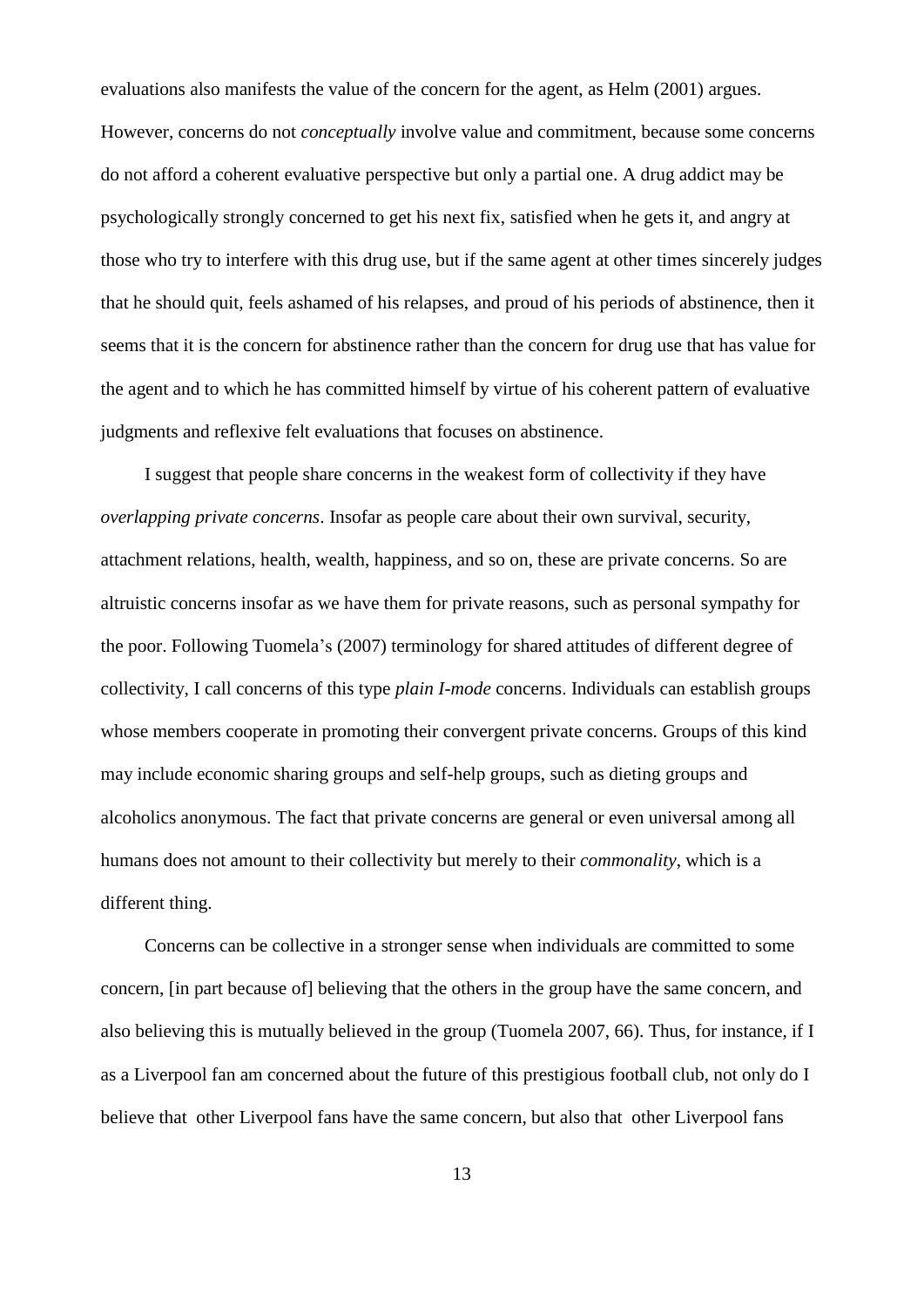believe the same about my and other Liverpool fans having this concern. The bracketed clause above refers to the fact that many of our shared concerns (as well as beliefs and desires) are *socially grounded*. We come to have concerns because we believe that other members of our group have them, where this belief is *either a reason or a cause* for our adopting the same concern. The commitment to the concern is still private, but the concern is social, the benefit of the group, unlike in the first case where the concern is personal. Tuomela characterizes this type of collectivity as *weak* or *I-mode collectivity*. In my terminology, concerns of this kind are *moderately collective*. The point of I-mode is that the commitment is up to the individual to revise and renounce for private reasons alone. Groups based on concerns of this kind may include unorganized fan groups as well as social and religious movements.

The strongest mode of collectivity in sharing concerns is founded on group members' collective commitment. In addition, there is a mutual belief among the group members that they share the same concern to which they have collectively committed themselves. Through their collective commitment, the group members adopt the concern as *theirs* and socially commit themselves to each other as well as to the group to uphold the concern. On the one hand, a collective commitment provides the group members authoritative reasons to act, think, want, and feel in ways that are in accordance with the concern. On the other hand, the members' ability to act, think, want, and feel in these *group-social* ways in the relevant situations testifies whether or not the members have committed themselves to the concern. Moreover, the group members are allowed to revise their commitment only for reasons that are acceptable from the group's point of view. The collective commitment also implies that the group members necessarily "share the same fate" when acting as group members. This idea is explicated by what Tuomela calls the Collectivity Condition. Formulated for shared intentions, this condition states that a shared intention is satisfied for one group member if and only if it is satisfied for all group members.<sup>9</sup> For instance, individual players of a sports team win a match if and only if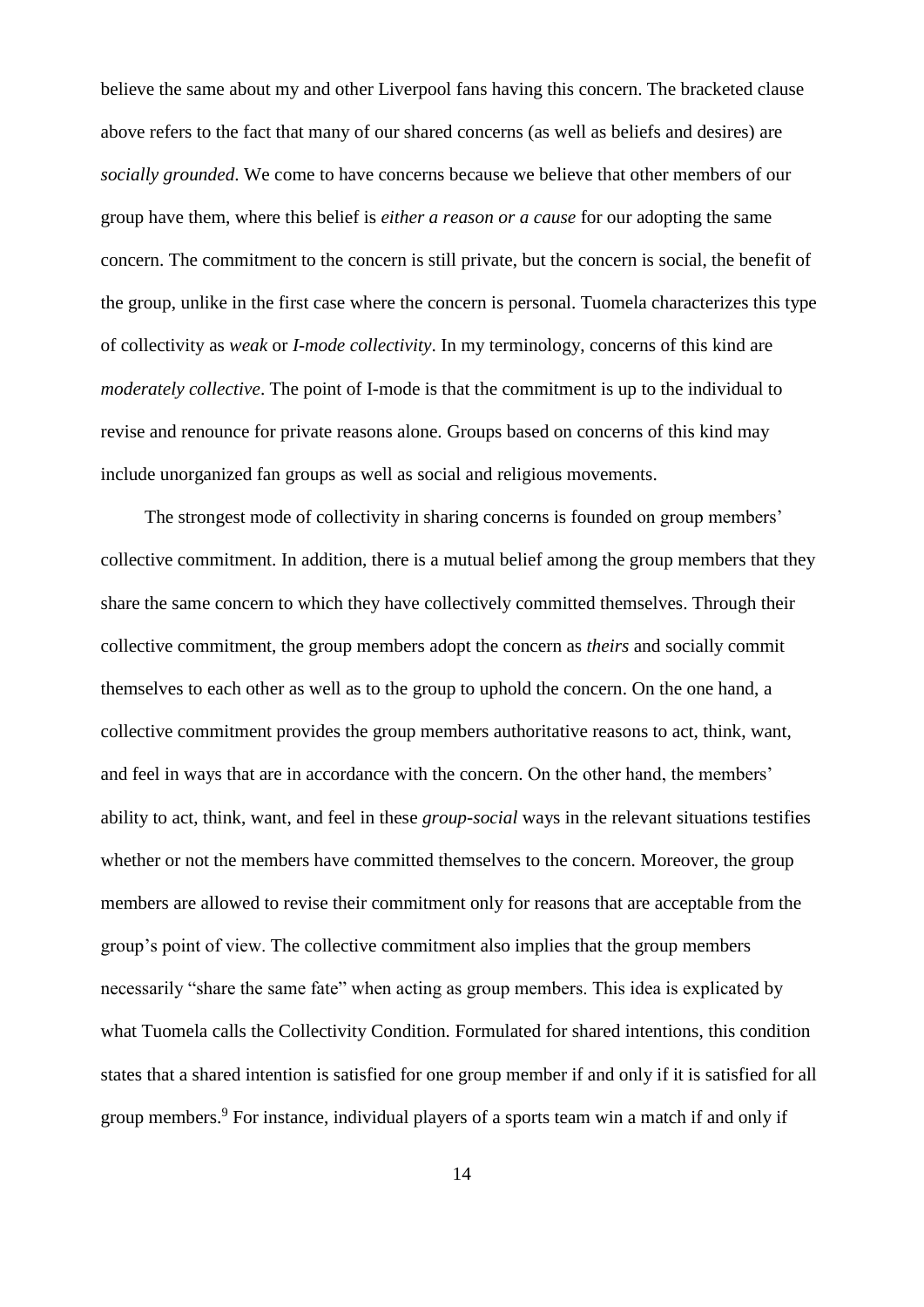their team wins the match. Other examples of groups with shared concerns in the strongest *wemode* sense of collectivity may include religious sects, workgroups, theater ensembles, bands, orchestras, friends, and parents.

Collective commitment to a concern emerges from a collective acceptance that individuals give as group members; typically in the form of an explicit agreement. This kind of voluntaristic commitment fits Tuomela's paradigmatic examples of we-mode groups that carry pianos, paint houses, or clean parks. However, it does not fit those cases that intuitively involve shared concerns of the strongest kind, such as Scheler's example of mourning parents. Those parents may not have given an explicit collective acceptance of their strongly shared concern for the child's well-being during the child's life. Instead, they may have grown into this kind of understanding of their relationship to the child and each other. The parents' emotions, attitudes, and actions also testify of such concern if they share a single evaluative and practical perspective whose focus is the child and its well-being (Helm 2001; 2010). This perspective reveals that in their relation to the child, the parents constitute a we-mode group whose *ethos* involves concern for the child's well-being, even if they had not explicitly committed themselves to this concern. Indeed, Tuomela allows that the "thinnest" form of collective acceptance of "is based on some kind of shared implicit understanding of the situation and the other participants' relevant mental attitudes" (Tuomela 2007, 92). Nevertheless, this kind of commitment is psychologically strong, because the parents' strongly shared concern for the child's well-being is supported by their mutually convergent private concerns with the same  $a$ im. $10$ 

While shared concerns are the most important attitudinal background condition for shared emotions, they are usually embedded within a more comprehensive set of attitudes that subjects of these emotions share. People who share emotions often have a history of some common experiences in the context of shared social practices as well as memories thereof, as Schmid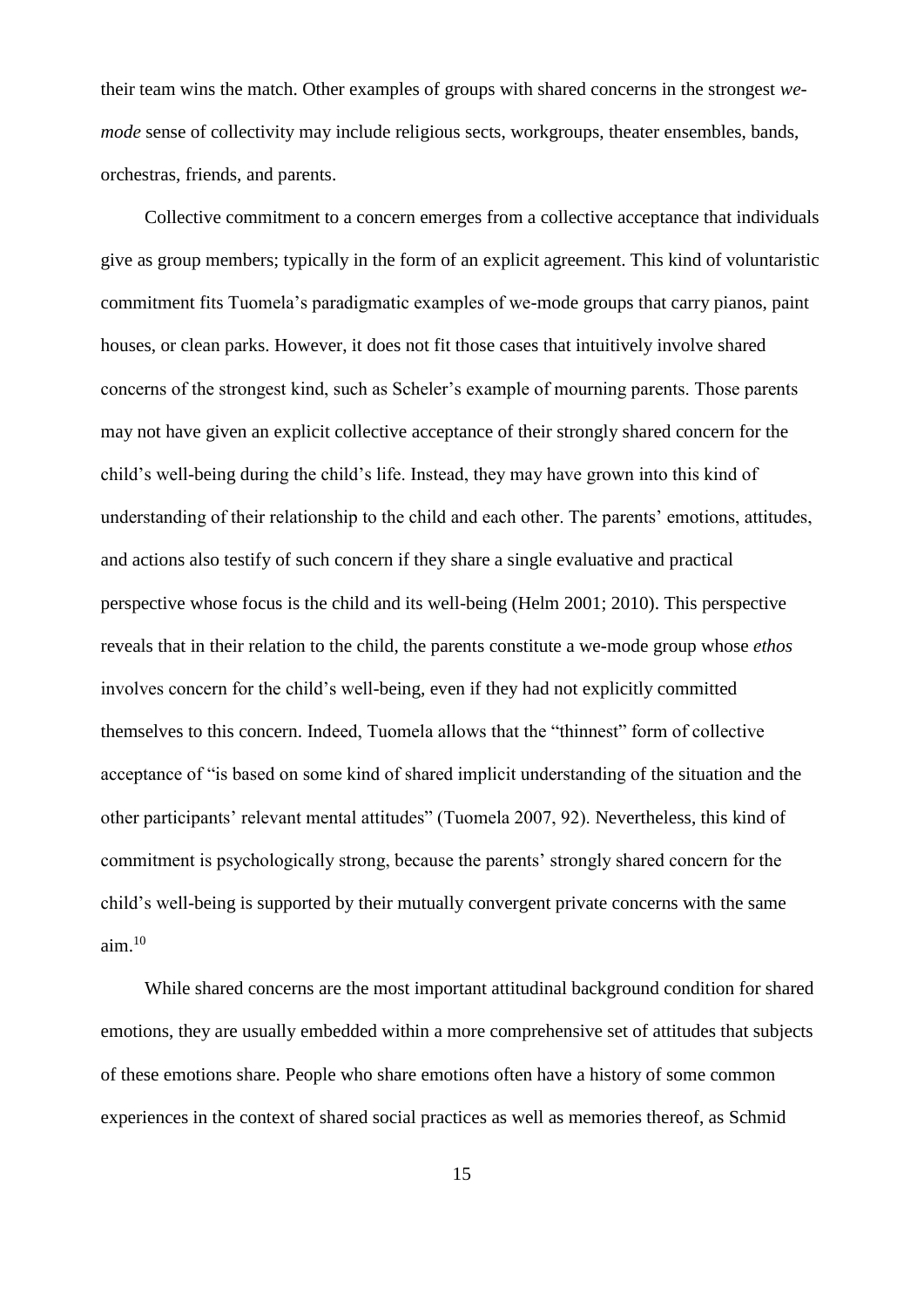(2009), Konzelmann Ziv (2009), and – most comprehensively – von Scheve (2011) have pointed out. In addition to concerns, group members also share other cognitive and conative attitudes in a weakly, moderately, or strongly collective sense, which is analogous to sharing concerns (see Tuomela 2007). Together such attitudes constitute *the intentional background* from which shared emotions can emerge in situations that impinge on some shared concern of individuals. The embedded context influences the way in which individuals emotionally appraise the situation. Convergent emotional appraisals depend then on sharing at least *some* other attitudes besides concerns, of which the latter are still the most important because without them, shared emotions would not emerge in the first place.

The typology of shared concerns purports to account for the collectivity of emotional appraisals, but it does not suffice to explain the collectivity of emotional experience. There is evidence that subjects who emotionally appraise an event similarly are likely to undergo similar physiological, behavioral and phenomenal changes as constitutive elements of their emotional responses (e.g. Scherer 2001; 2009). However, mere contingent similarity among people's emotional responses does not amount to the collectivity of those responses, let alone to a phenomenological fusion of individual feelings. The individual responses must be *synchronized* in order to produce a shared affective experience, as Collins (2004) points out.

Collins analyzes the emergence of collective emotions in interaction rituals. Ritual ingredients include a group of individuals who are separated from others by some barrier. Group members focus their attention on some common object or activity, and by communicating this focus to each other become aware of their shared focus of attention. Finally, group members share a common mood or emotion or feeling.<sup>11</sup> The initiating feelings spread and intensify in ritualized joint activities, such as songs, dances, chants, and games, through emotional contagion, "the tendency to automatically mimic and synchronize facial expressions, vocalizations, postures, and movements with those of another person and, consequently, to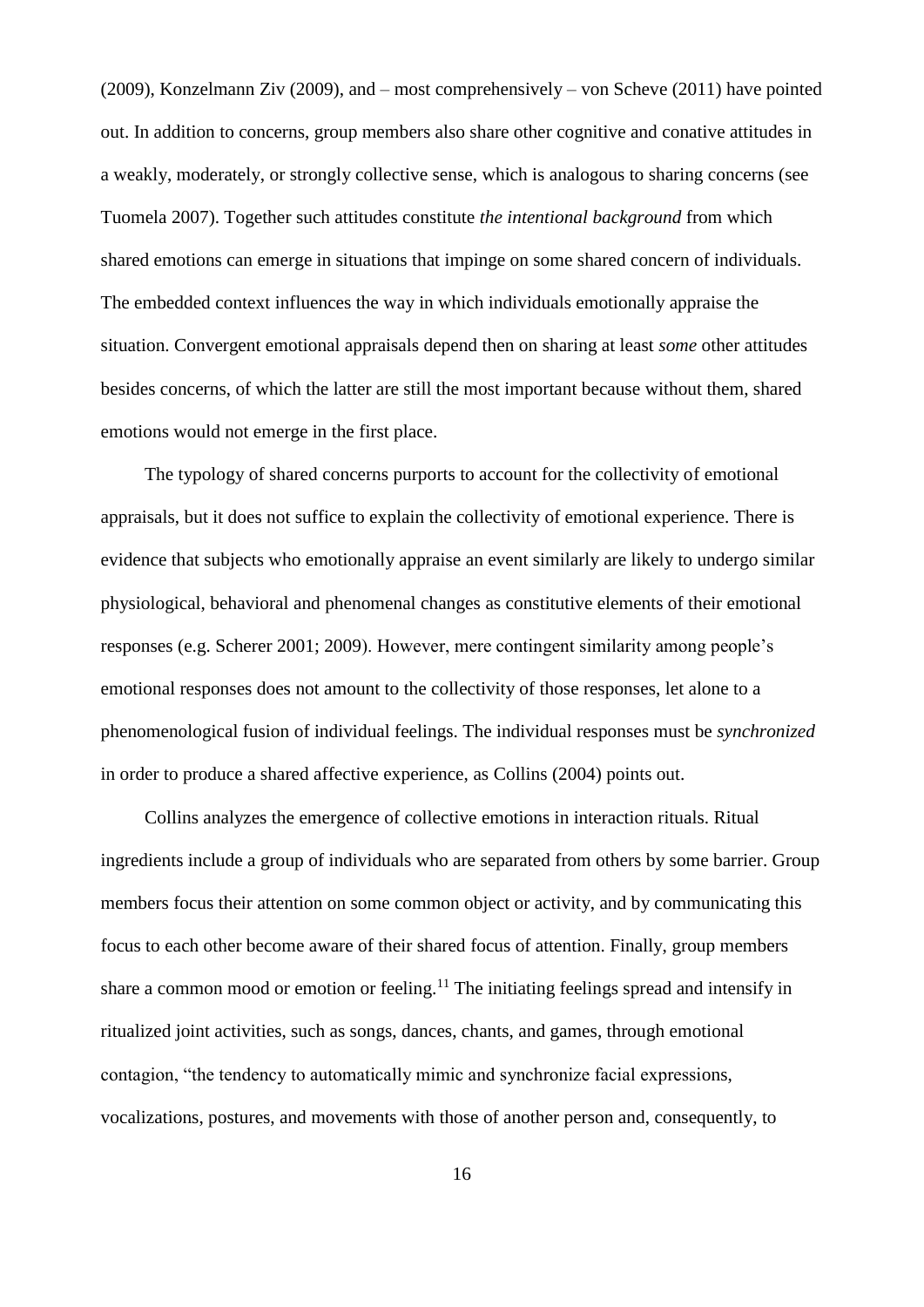converge emotionally" (Hatfield, Caccioppo, and Rapson 1994, 5; see also Chartrand and Bargh 1999) as well as through the group members' awareness of their shared experience. Emotional contagion, in turn, is subserved by the activation of mirror neurons and shared neural representations in the brain (Decety and Chaminade 2003; Becchio and Bertone 2004). The result is collective effervescence: "a high degree of absorption in emotional entrainment, whatever the emotion may be" (Collins 2004, 108).

Collins has no role for shared concerns or appraisals in the emergence of collective emotions. He believes that successful interaction rituals produce emotional energy, which attaches to contingently available symbols – emblems, signs, slogans, buzzwords, or other representations – that serve as reinforcers in the group's future interaction rituals. Yet it is plausible to assume that some shared beliefs and attitudes are preconditions of collective emotions rather than their outcomes, as Durkheim (1984), with reference to "collective consciousness", already argued.<sup>12</sup> By making room for shared concerns and appraisals as either antecedents or constituents of shared emotions, we can add a *rational* impetus to the causal mechanisms of attentional deployment, emotional contagion, facial mimicry, and behavioral entrainment that contribute to the synchronization of individuals' emotional responses in interaction situations. Indeed, I believe that a convergence and synchronization of both cognitive and non-cognitive elements of emotion is required for such non-reflexive absorption in shared affect that sometimes takes the form of a phenomenological fusion of feelings. Yet when it doesn't take this form, the synchronization produces wide convergence among the participants' feelings, with a mutual awareness of this convergence. I propose that some kind of shared affective experience, either phenomenologically fused or aggregative, is thus the other main aspect of shared emotions, along with convergent individual emotional appraisals. However, since it seems possible to experience highly synchronized affective experiences in the context of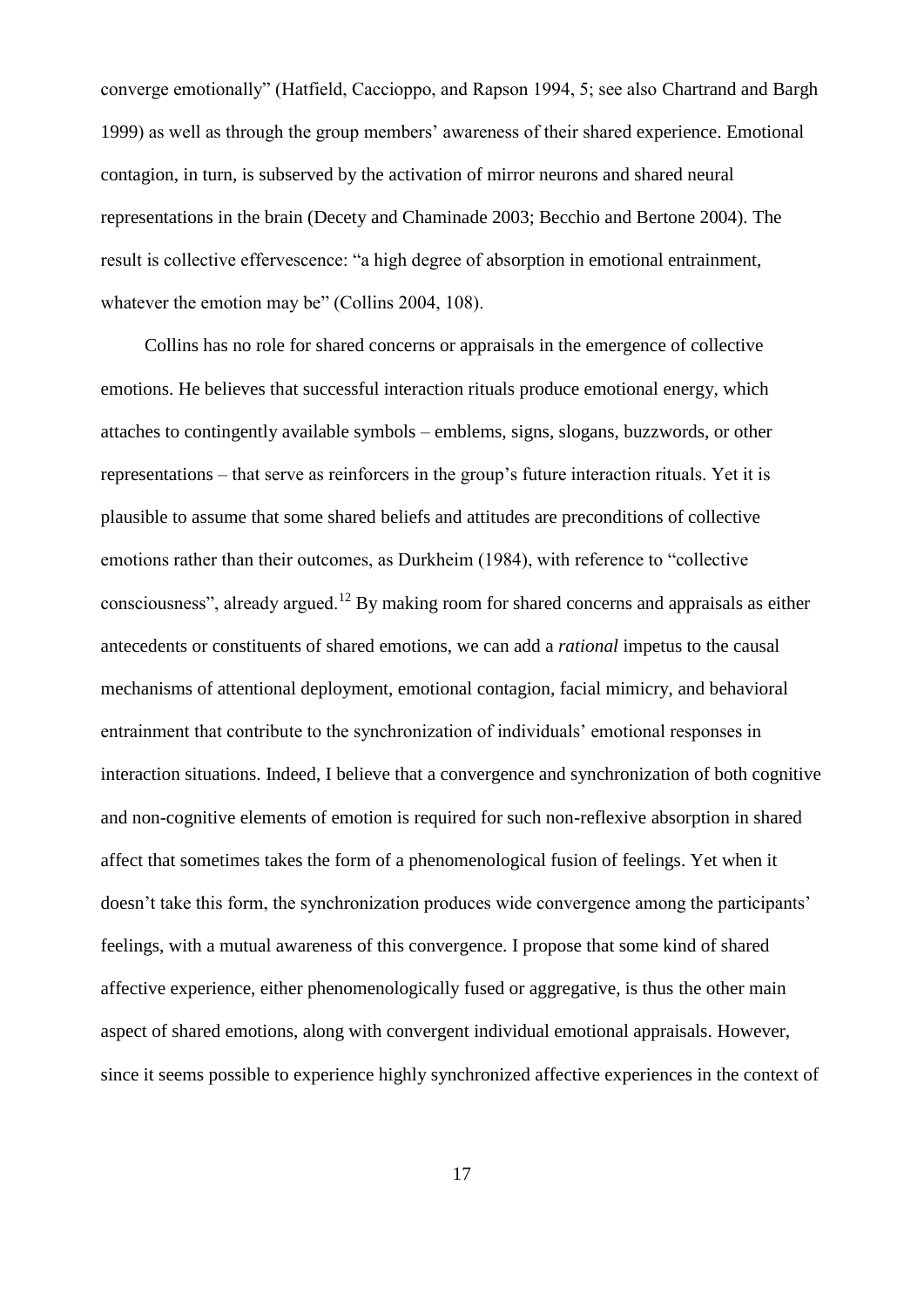all kinds of shared emotions, the intentional dimension of collectivity is nevertheless more important than the affective dimension for the overall collectivity of these emotions.

## **A typology of shared emotions**

I suggest that we should understand the collectivity of emotions as a continuum rather than as an on/off question. If collectivity is a matter of sharing emotions with others, then it seems possible to share emotions to a lesser or greater degree. Above I have distinguished three types of shared concerns: weakly, moderately, and strongly collective. Now I suggest that these concerns provide the main criteria for a typology of *weakly*, *moderately*, and *strongly* shared emotions. I suggest that these emotions differ from each other also in other significant respects that include their constitution and their role in social dynamics. In general, participants of all shared emotions must experience the same type of emotion, such as joy, pride, fear, or sadness, and they must share the constituents of emotion: appraisal of the eliciting situation, physiological changes, facial expressions, action tendencies, and subjective feelings, whose synchronization among individuals is capable of giving rise to a more or less intense shared affective experience among them. Moreover, I suggest that we restrict shared emotions proper to those emotions that people experience together in contexts in which individuals can be mutually aware of sharing the same emotion. Traditionally, this kind of awareness has required the actual physical copresence of individuals, but technological advances have created new forms of co-presence through phone and video conferencing or, less directly, through such internet based social network services as Facebook and Twitter. Of course, people can also experience emotions on the basis of concerns that they share with other individuals when they are not in contact with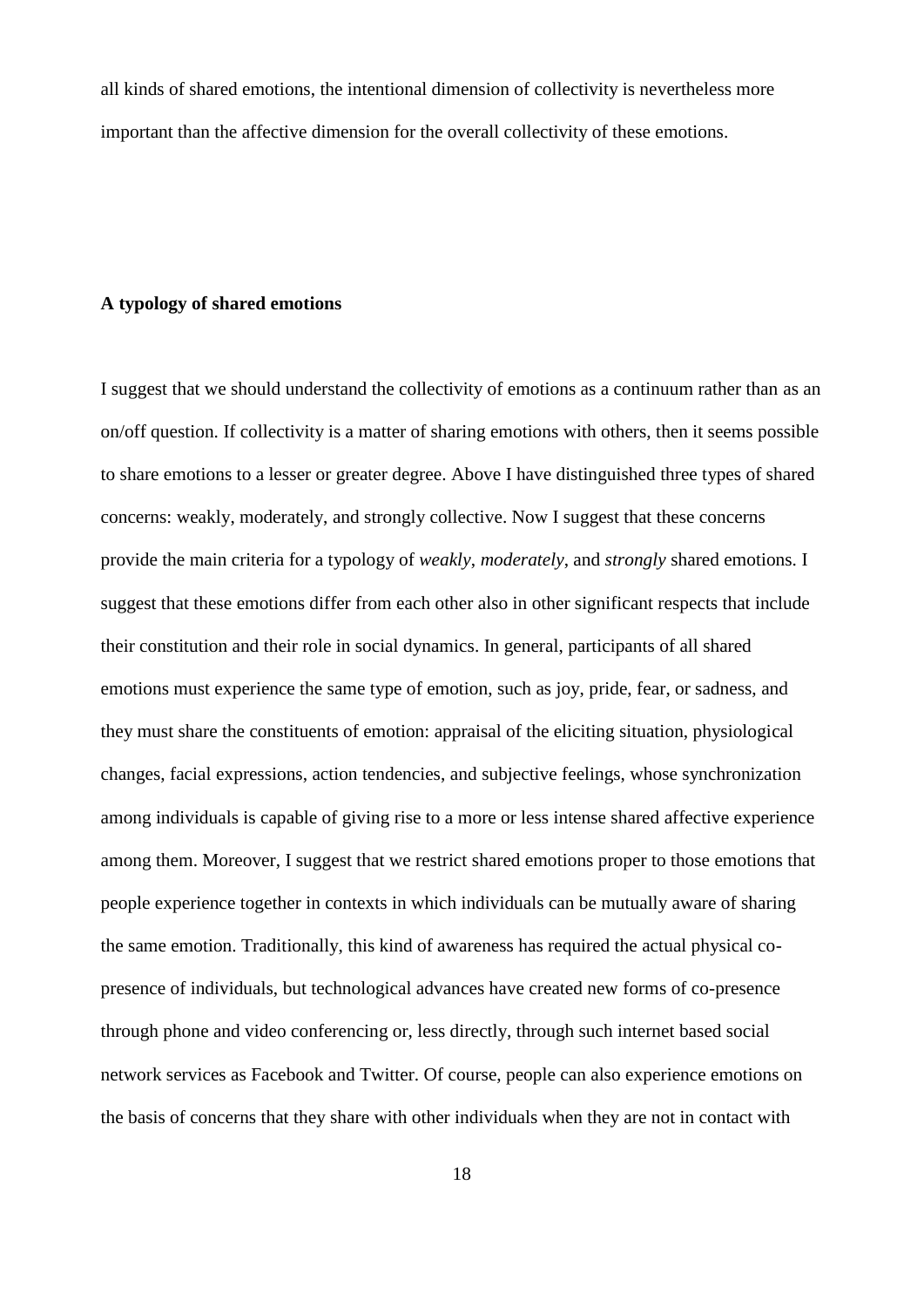others who, sharing the same concerns, feel alike. These emotions may have the same intentional structure as shared emotions proper, but they lack the dimension of shared affectivity that constitutes the other main aspect of shared emotions in my account. These group-based emotions can more or less reliably predict people's shared emotions in actual social contexts but I would not characterize them as shared emotions proper.

Beginning with shared emotions of the weakest type, I suggest that these emotions emerge when individuals with overlapping private concerns appraise the emotion-eliciting situation similarly from their personal points of view, and the mechanisms of attentional deployment, emotional contagion, facial mimicry, and behavioral entrainment synchronize the individuals' emotional responses, producing a shared affective experience, either phenomenologically fused or aggregative, among the co-present individuals who are mutually aware that others are feeling the same. For instance, panic in the stock market is an intense weakly shared fear that each shareholder feels for his or her own well-being. Since the concern for one's own well-being is biologically hard-wired, the emotion transmits easily among individuals. Even if it is widely agreed that the causal processes that contribute to the synchronization of emotional responses in groups are non-conscious and automatic, recent evidence suggests that these processes are nevertheless sensitive to social context. Thus, Bourgois and Hess (2008) found mimicry of happiness even between strangers, whereas anger and sadness were mimicked only between ingroup members. Other emotions that may be synchronized only within an ingroup might include pride, shame, and guilt. This is an important finding because it suggests that we do not share all emotions with strangers, in spite of our overlapping private concerns with them.

I suggest that shared emotions of the next strongest type, moderately shared emotions are responses to reasons that emerge from people's private commitment to a concern that is shared with other individuals who have similarly committed themselves to the same concern. The subjects evaluate the emotion-eliciting events similarly from the perspective of their shared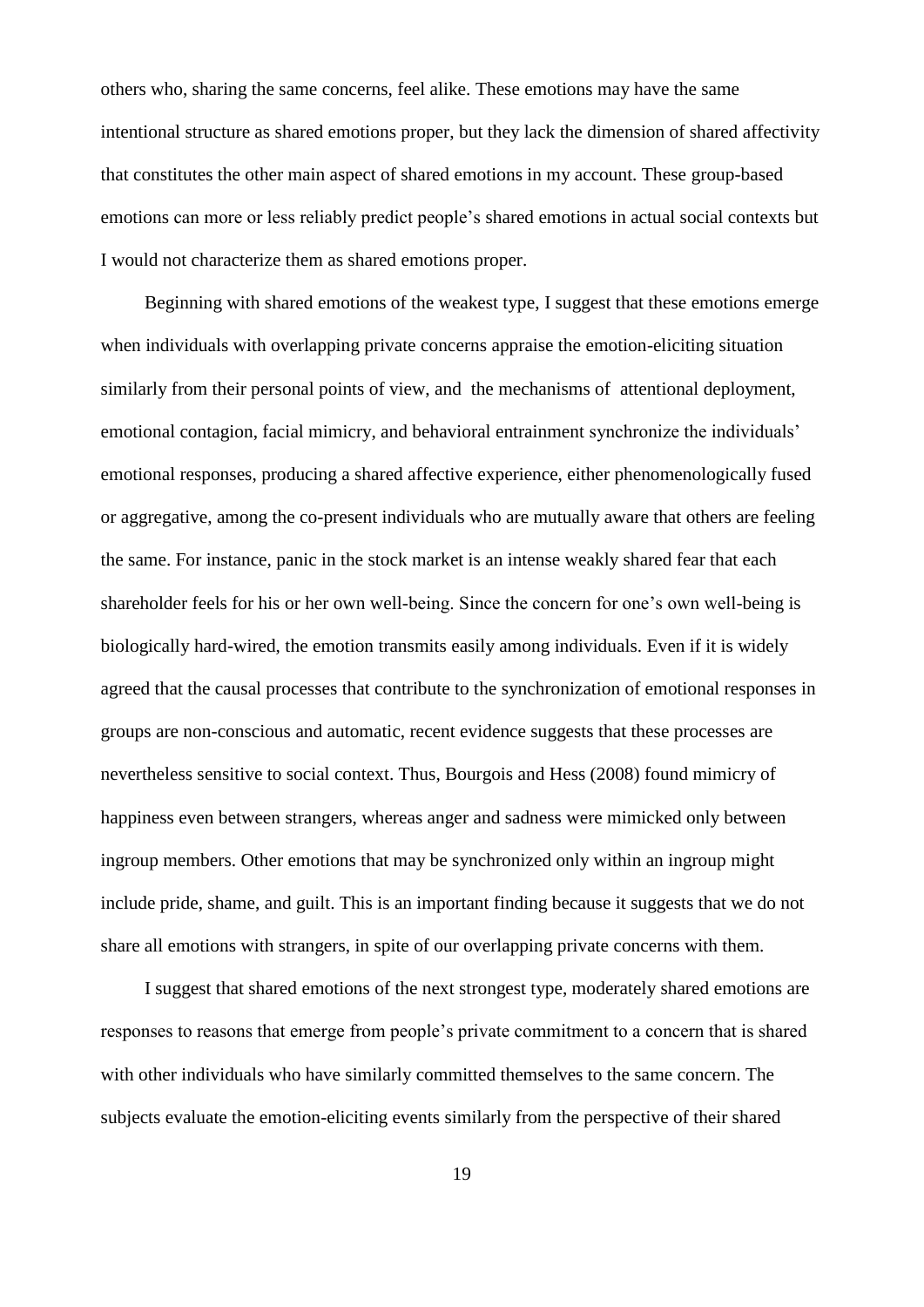concern, which is constitutive of a group or social category in terms of which the individuals identify themselves, and the emotion is felt as a group member, but in a weak sense, because the group membership is self-appointed. The mechanisms of attentional deployment, emotional contagion, facial mimicry, and behavioral entrainment synchronize individuals' emotional responses, producing a more or less intense shared affective experience, either phenomenologically fused or aggregative, with mutual awareness that other group members are feeling the same. Shared group membership, when salient to group members, reinforces the synchronization processes, adding to the intensity of the shared affective experience. An example of a moderately shared emotion is the joy of random fans over a goal scored by their favorite team.

Finally, I propose that shared emotions of the strongest, we-mode type are responsive to group reasons that emerge from individuals' collective commitment to a concern as a group. Team members' joy about winning national championship in their sports is an example of a strongly shared emotion. The members appraise the emotion-eliciting event from the group's point of view in relation to their collective concern, and the mechanisms of attentional deployment, emotional contagion, facial mimicry, and behavioral entrainment synchronize the group members' emotional responses producing a strong rather than a weak shared affective experience, either phenomenologically fused or aggregative, with mutual awareness that the other group members are feeling the same. The strong collectivity of an emotion is also reflected in its evaluative content. Thus, team members do not rejoice merely in winning the championship but instead in "*our* winning the championship" or in "*our* accomplishment." These pronominal qualifiers of the emotional content make metaphorical sense in the context of moderately shared emotions, but here they can be taken literally. Also, the emotion is felt as a group member in a strong, collectively committed sense; not only by personal association. In this way, collective *content* and *mode* are built into shared emotions of the strongest kind.<sup>13</sup>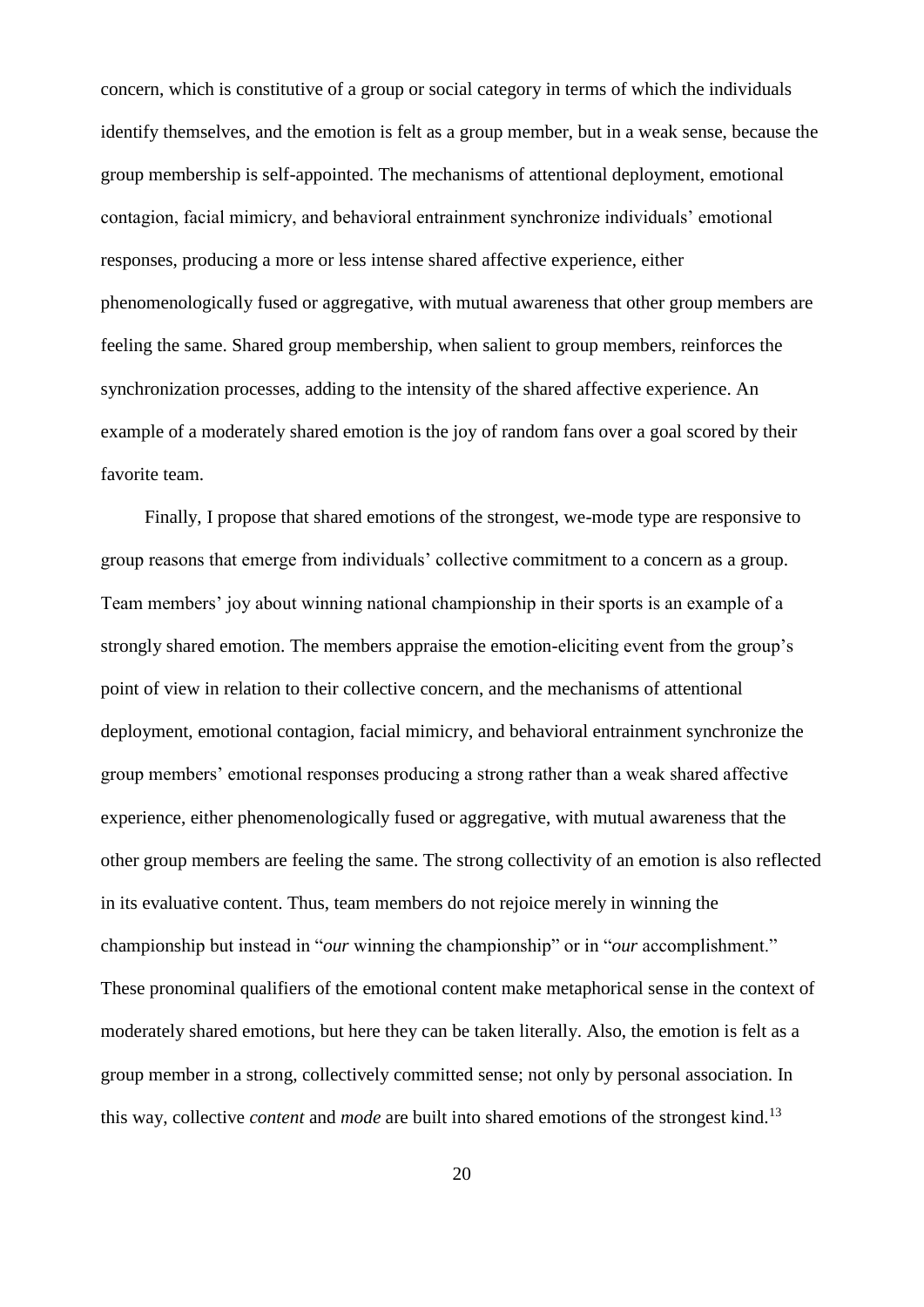### **Concluding remarks**

I began by asking whether or not we can provide a plausible account of "straightforwardly shared" emotions without compromising our intuitions about the individualism of emotions, and if not, whether "straightforward sharing" is necessary for collectively intentional emotions. In spite of their differences, both Gilbert and Schmid think that sharing of this kind is necessary for collectively intentional emotions and that we need a collective subject for shared emotions; the difference lies at the level on which this subject is located. Gilbert's plural subject is constituted through individuals' joint commitment to feeling as a body, whereas Schmid's collective subject emerges as a phenomenological frame in which individuals interpret their feelings. I have argued against Gilbert that we cannot constitute a plural subject of emotion by jointly committing ourselves to feeling an emotion because such commitment amounts to the creation of a feeling rule, not to a genuine emotion. Against Schmid, I have suggested that a phenomenological collective subject is a contingent rather than a necessary condition of shared emotions. My proposal is then weaker than the previous ones because no shared emotion in my typology requires a collective subject. I believe that this is an advantage for the proposed account, however, because it renders the view consistent with the individualism of emotions. We can even accept epistemological individualism according to which individuals feel only their own emotions, provided that we qualify this principle by stating that people's *own* emotions can be either private or shared, in some contexts even in a strong, we-mode sense.

My typology is analogous to Gilbert's trichotomy of collective feelings. Indeed, my weakly shared emotions correspond to Gilbert's first type of collective feelings that individuals feel about their personal actions. I only add that shared emotions of this kind also involve a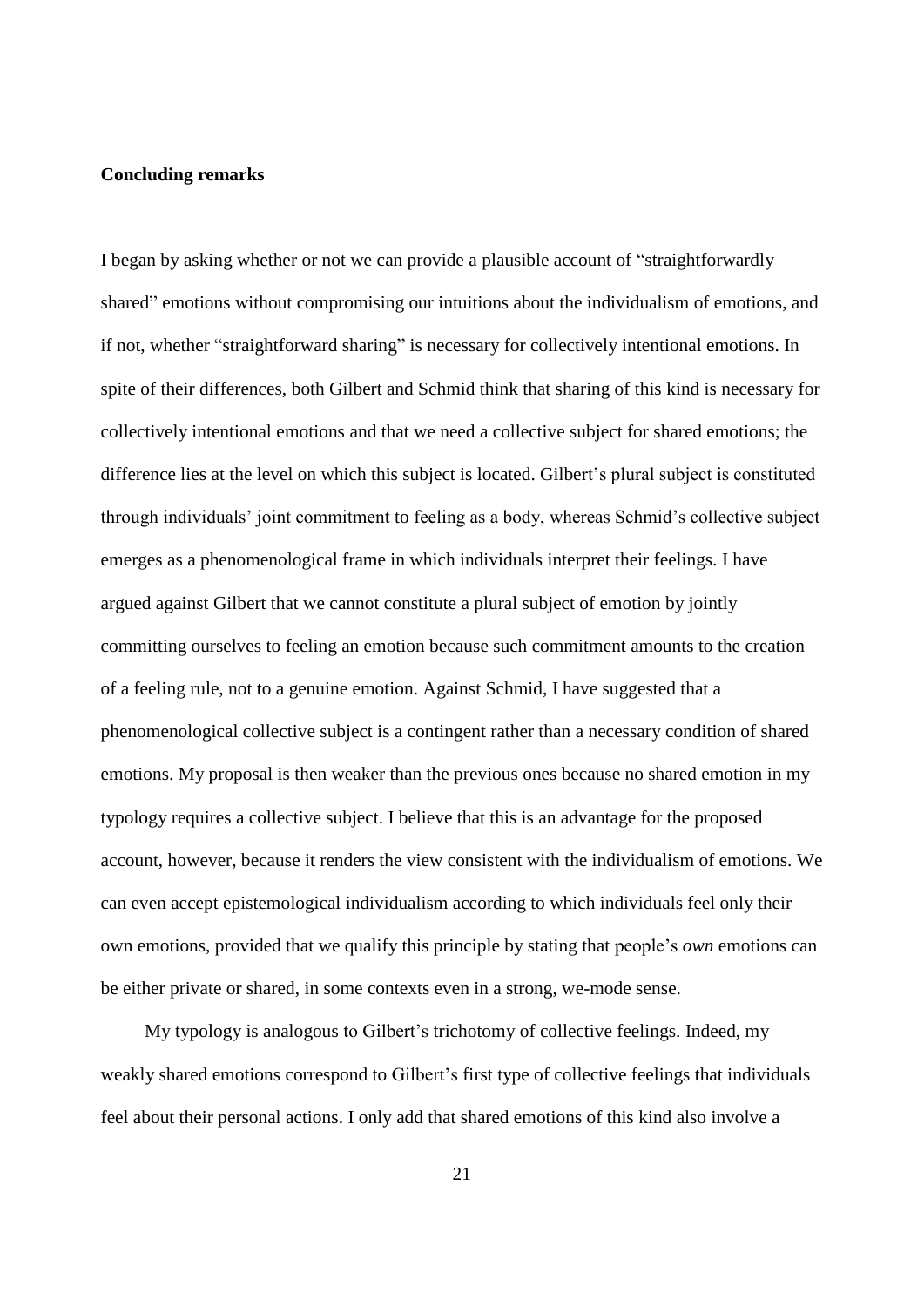synchronization of co-present individuals' emotional responses. Otherwise it would be difficult to see why these emotions are collective in the first place. My moderately and strongly shared emotions have similarities to membership feelings in Gilbert's theory as well as to group-based emotions in social psychology. However, both accounts fail to distinguish between qualitatively dissimilar kinds of group membership or identification with the group. The distinction between weakly, moderately, and strongly collective concerns also amends Schmid's account of shared concerns. Whether even the strongly shared emotions are "straightforwardly shared" enough, I do not know. However, I believe that those as well as other types of shared emotions capture important phenomena in our emotional lives as social beings.<sup>14</sup>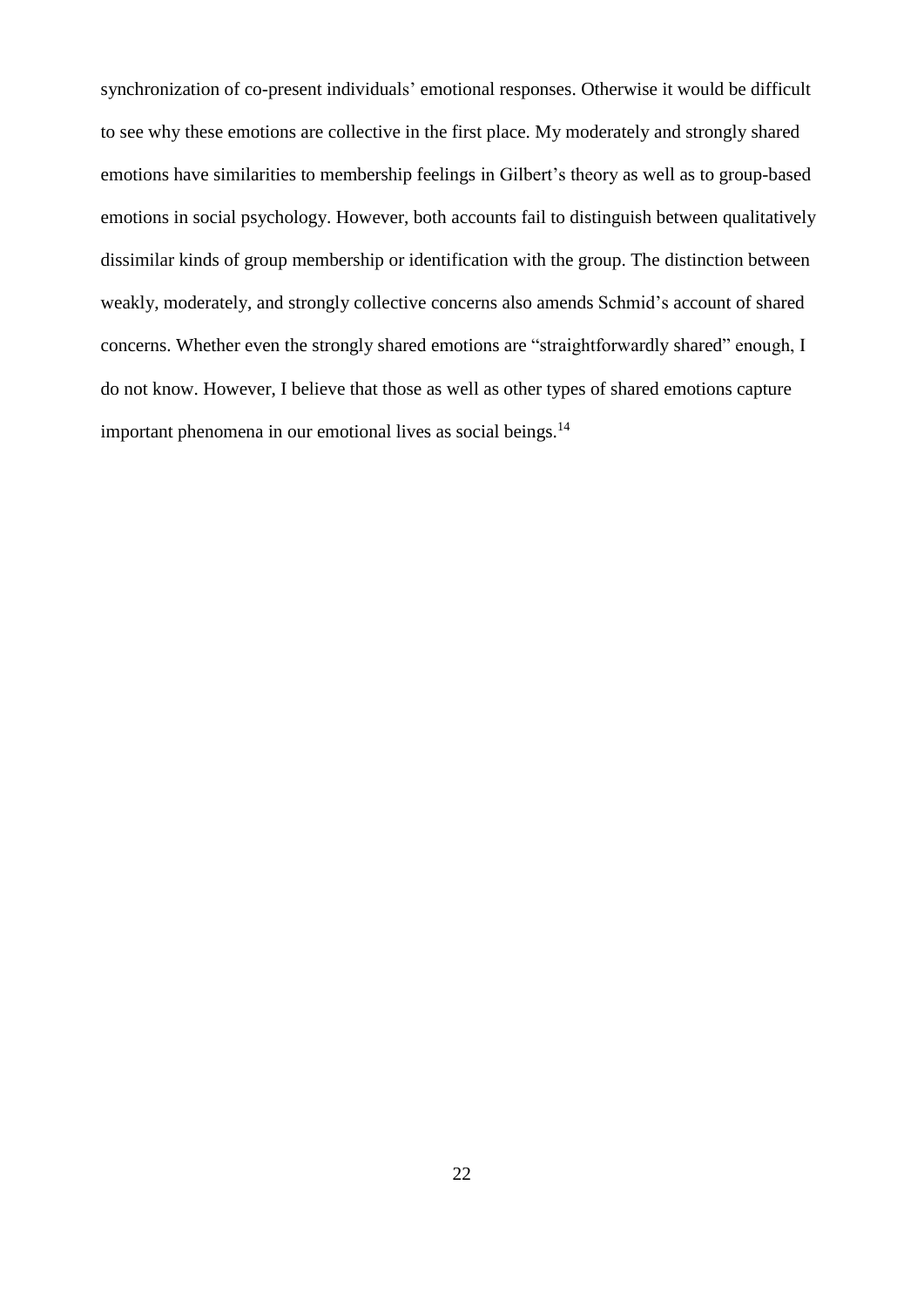### **Notes**

 $\overline{a}$ 

<sup>2</sup> The main adherents of the phenomenological or perceptual approach include Peter Goldie (2000), Christine Tappolet (2000), Bennett Helm (2001), Robert Roberts (2003), and Sabine Döring (2004).

 $4$  The concept of feeling rule was introduced by the sociologist Arlie Hochschild (1983) who argued that feeling rules govern emotional exchanges in all domains of social life, both private and public. They set criteria for the proper duration, strength, time and placement of emotions in particular social situations and roles, such as between spouses, best friends, parents and children, superiors and subordinates, or customers and salespersons. Hochschild was mainly concerned with the negative consequences of emotion management in accordance with commercially motivated feeling rules in service professions. However, there are other social groups in private or even public life whose feeling rules are more freely negotiable between the group members. Here a joint commitment to feel may function as a way of creating group-social feeling rules for the group members.

 $<sup>5</sup>$  Gilbert has admitted in a private discussion that this is a valid criticism of her view in so far as feeling rules are</sup> understood in a context- and situation-specific sense, not as constituents of certain social roles.

<sup>6</sup> Goldie's theory of emotions is actually more cognitivist than Schmid presents, for Goldie (2000) characterizes feelings toward in cognitive terms as "thinking with feeling" and renders emotions as complex episodes that typically include perceptions, thoughts, and feelings of various kinds.

 $^7$  Anita Konzelmann Ziv presented a similar argument against phenomenologically collective we-feelings in her presentation "We-mode Feeling – Between Experience and Attribution" at Collective Intentionality VII conference in Basel, Aug 23-26, 2010. She suggested that experiential I-mode and we-mode awareness "regulate a feeling's momentary closure of subjecthood in the way a zoom lens regulates the momentary closure of a perspective... [as] a function of the situational parameters".

<sup>8</sup> Roberts who renders emotions as "concern-based construals" does not talk about emotional appraisals himself. 9 In a nutshell, Tuomela's (2007) three necessary and jointly sufficient criteria for we-mode collectivity are the presence of an authoritative group reason, (the satisfaction of) a collectivity condition, and group-based collective commitment.

<sup>10</sup> I am grateful to Maj and RaimoTuomela for their constructive comments that helped me to clarify my discussion on strongly shared concerns without explicit collective acceptance.

<sup>11</sup> Collins applies the notions of "mood", "emotion", and "feeling" as coextensive. Here is a striking example: "Members share a common *mood*. It is unessential what *emotion* is present at the outset. The *feelings* may be anger, friendliness, enthusiasm, fear, sorrow, or many others" (Collins 2004, 107-8; my italics). Philosophically, this is confusing because it is widely agreed that feelings, emotions, and moods are affective states of subtly different kind and therefore cannot be readily equated (see e.g. Ben-Ze'ev 2000, 78-92).

 $12$  I am grateful for Christian von Scheve for pointing out this difference between Durkheim's and Collins' accounts of collective emotions.

<sup>13</sup> I believe that shared emotions of different types have importantly dissimilar functions in social dynamics. For instance, I suggest that strongly and moderately shared emotions reinforce more robust affective solidarity between the participants of emotion than weakly shared emotions. Moreover, I hypothesize that strongly shared emotions are capable of motivating more reliable and resilient action in support of the group members' shared concerns than moderately and, especially, weakly shared emotions. Indeed, shared emotions of the weakest kind, such as panic in the stock market, may inflict detrimental consequences to everybody who shares the emotion. On the other hand, even weakly shared emotions can sometimes awaken people's awareness of their convergent concerns, thus contributing to the transformation of their group from I-mode to we-mode. However, I must postpone a detailed discussion on the functions of different kinds of shared emotions to another article.

<sup>14</sup> My thanks are due to the anonymous referees of earlier versions of this paper. Their insightful comments helped me to improve the article in many significant respects. Any remaining shortcomings are of course solely my responsibility.

<sup>&</sup>lt;sup>1</sup> Schmid's argument about affective individualism is actually cast in terms of feelings rather than emotions. However, the terminological difference is not relevant, because Schmid understands emotions as intentional feelings.

<sup>&</sup>lt;sup>3</sup> Gilbert presents an analogous account of collective remorse in Gilbert (2000).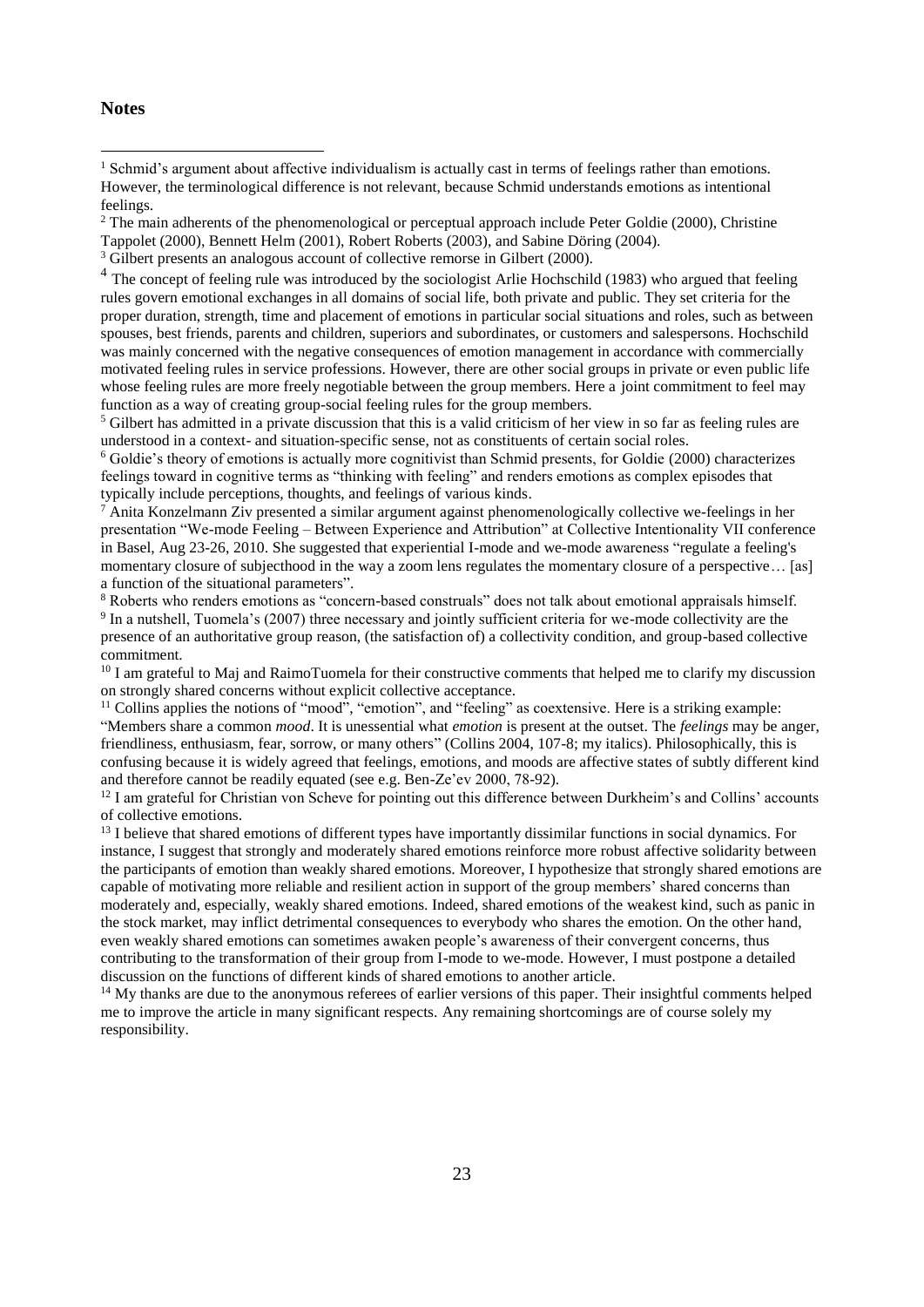#### **References**

- Barsade, S.G., and D.E. Gibson. 1998. Group emotion: A view from top and bottom. In *Research on Managing on Groups and Teams*, ed by D. Gruenfeld, B. Mannix and M. Neale, 81-102. Stamford, CT: JAI Press.
- Becchio, C., and C. Bertone. 2003. Wittgenstein running: neural mechanisms of collective intentionality and we-mode, *Consciousness & Cognition* 13: 123-33.
- Ben-Ze'ev. Aaron. 2000. *The subtlety of emotions.* Cambridge, MA: The MIT Press.
- Bourgois, P., and U. Hess. 2008. The impact of social context on mimicry, *Biological Psychology* 77: 343-52.
- Branscombe, Nyla R. and Bertjan Doosje, eds. 2004. *Collective guilt. An international perspective.* Cambridge: Cambridge Univ. Press.
- Chartrand. T.L., and J.A. Bargh. 1999. The chameleon effect: the perception-behavior link and social interaction, *Journal of Personality and Social Psychology* 76: 893-910.
- Collins, R. 1993. Emotional energy as the common denominator of rational action, *Rationality and Society* 5: 203-30*.*
- Collins, Randall. 2004. *Interaction ritual chains*. Princeton and Oxford: Princeton Univ. Press.
- Döring, Sabine A. 2004. *Gründe und Gefühle*. *Rationale Motivation durch emotionale Vernunft*. Habilitationschrift. Universität Essen-Duisburg.
- Durkheim, Émile 1984 [1893]. *The division of labor in society.* Transl. by W.D. Halls with an introduction by L. Coser. New York: The Free Press.
- Flam, Helena, and Debra King, eds. 2005. *Emotions and social movements*. London: Routledge.
- Forrest, P. 2006. Collective guilt; individual shame, *Midwest Studies in Philosophy* 30: 145-53.
- George, J.M. 1996. Group affective tone. In *Handbook of Work Group Psychology*, ed by M.A. West, 77-93. Chichester: Wiley.
- Gilbert, M. 2002. Collective guilt and collective guilt feelings, *Journal of Ethics* 6: 115-43.
- Gilbert, Margaret 2000. *Sociality and responsibility.* Lanham: Rowman & Littlefield Publishers Inc.
- Goldie, Peter 2000. *The emotions*. Oxford: Oxford Univ. Press.
- Goodwin, J., J.J. Jasper, and F. Polletta, eds. 2001. *Passionate politics. Emotions and social movements*. Chicago and London: The University of Chicago Press.
- Hatfield. E, J. Cacioppo, and R. Rapson. 1994. *Emotional contagion*. Cambridge: Cambridge Univ. Press.
- Helm, Bennett. 2001. *Emotional reason*. Cambridge: Cambridge Univ. Press.
- Helm, Bennett. 2010. *Love, friendship, and the self.* Oxford: Oxford Univ. Press.
- Hochschild, Arlie R. 1983. *The managed heart: Commercialization of human feeling*. Los Angeles: University of California Press
- Kemper. T. 2002. Predicting emotions in groups: some lessons from September 11. In *Emotions and sociology*, ed by J. Barbalet, 53-68. Oxford: Blackwell Publishing.
- Kessler, T., and S. Hollbach. 2005. Group-based emotions as determinants of ingroup identification. *Journal of Experimental Social Psychology* 41: 677-85.
- Konzelmann Ziv, A. 2010. We-mode feeling between experience and attribution. Paper presented at Collective Intentionality VII conference, Aug 23-26, in Basel, Switzerland.
- Konzelmann Ziv, A. 2009. The semantics of shared emotion, *Universitas Philosophica* 52: 81- 106.
- Konzelmann Ziv, A. 2007. Collective guilt revisited, *dialectica* 61: 467-93.
- Parkinson, B., A. Fischer, and A. Manstead. 2004. *Emotion in social relations*. New York: The Psychology Press.
- de Rivera, J. 1992. Emotional climate: Social structure and emotional dynamics. In